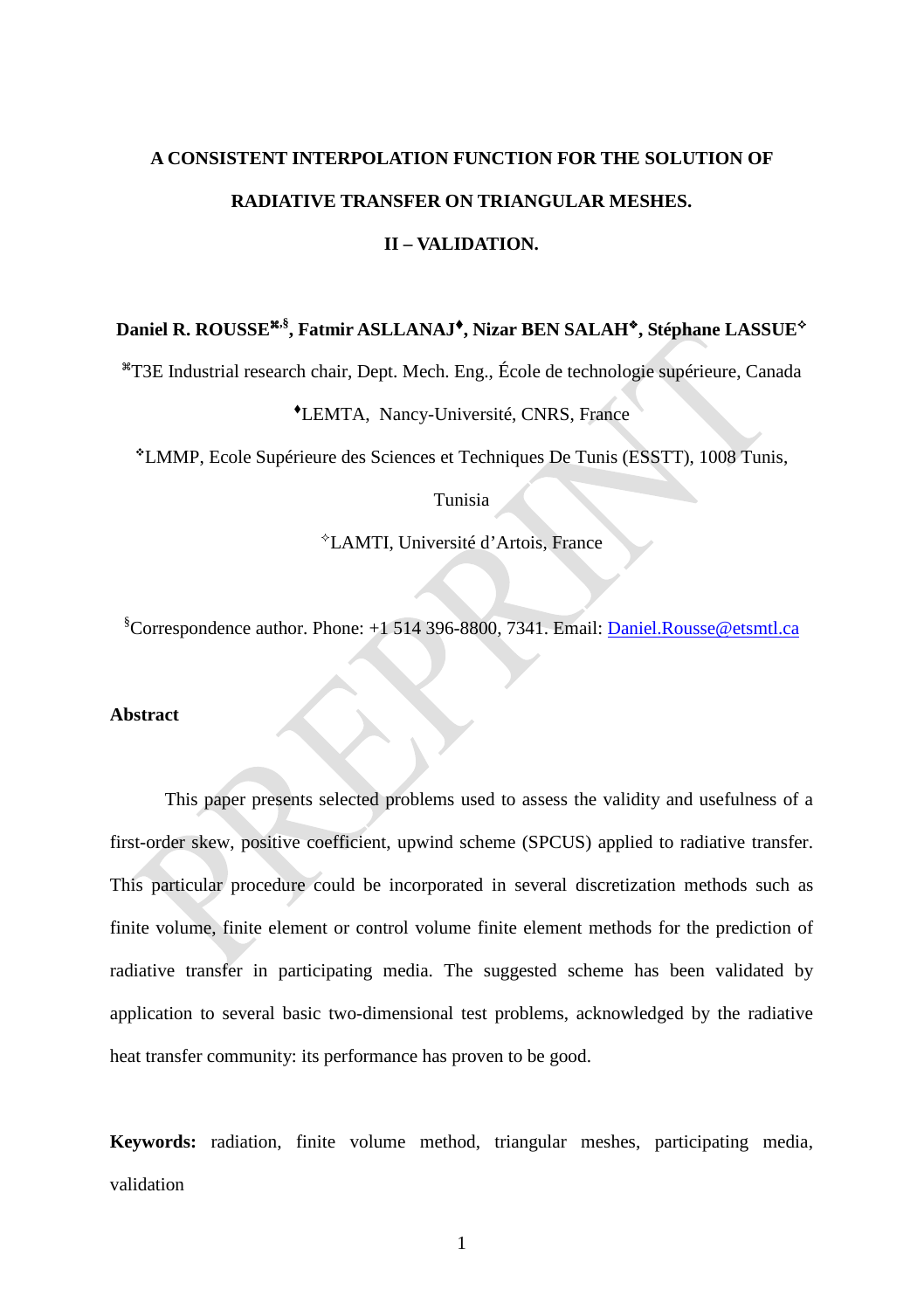# **Nomenclature**

| ES                  | Exponential scheme                             |
|---------------------|------------------------------------------------|
| <b>US</b>           | Upwind scheme                                  |
| <b>BSUS</b>         | Basic Skew Upwind scheme                       |
| <b>SPCUS</b>        | Skew, positive coefficient, upwind scheme      |
| $Q_{r}$             | Dimensionless radiative (or radiant) heat flux |
| $\boldsymbol{P}$    | Node of reference                              |
| r                   | Radiation or Reference point                   |
| Greek symbols       |                                                |
| γ                   | $\sigma_{\rm s}/\beta$                         |
| $\mu$               | Direction cosine                               |
| $\eta$              | Direction cosine                               |
| Subscripts          |                                                |
| $\boldsymbol{\chi}$ | Along axis x                                   |
| y                   | Along axis y                                   |
| r                   | Radiation                                      |
| Superscripts        |                                                |
|                     | Vectorial quantity                             |
| ,                   | Incoming direction                             |
| $\,m$               | Discrete direction                             |
|                     |                                                |

Other symbols: *ASME, JHT 1999, 121(4), 770-773.*

# **1. Introduction**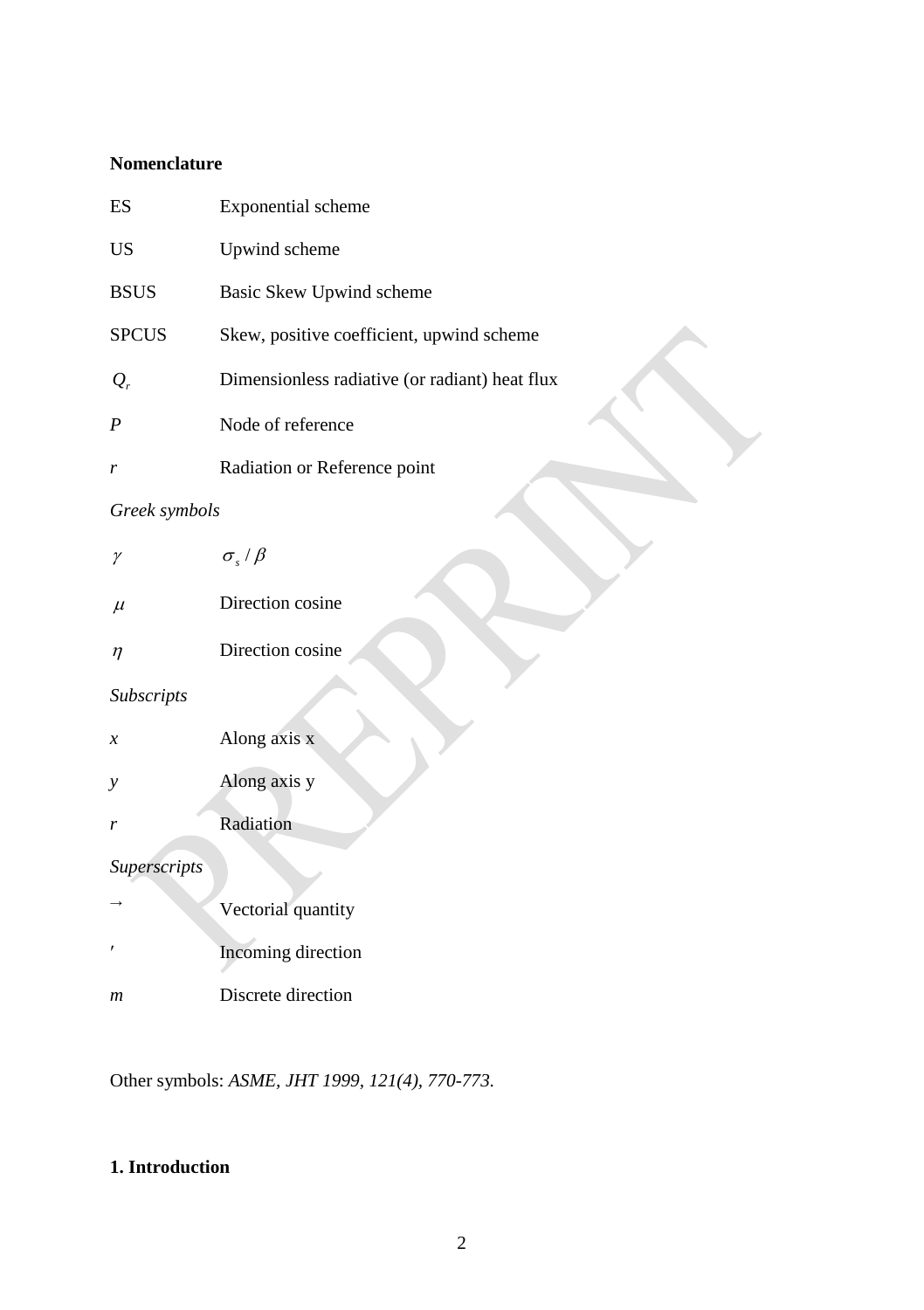The following acknowledged standard problems were considered to assess the proposed skew positive coefficient upwinding scheme [1]: (1) gray absorbing media in a rectangular enclosure; (2) gray scattering media in a rectangular enclosure; (3) gray absorbing media in a trapezoidal enclosure; (4) gray absorbing, emitting media in a *L*-shaped enclosure; and (5) gray absorbing media in a curved enclosure.

For each demonstration problem, steady-state conditions, homogeneous, constant thermophysical and radiative properties, were considered [2]. No relaxation was used in the computations. The iterations were terminated when the relative value of the residual on the incident radiation *G*, from one iteration to the next, met a prescribed condition  $\tilde{\varepsilon}$ . In the test problems considered here  $\tilde{\varepsilon} = 10^{-6}$  was found to be satisfactory: it yielded solutions that were essentially insensitive to further reductions in  $\tilde{\varepsilon}$ .

The proposed interpolation scheme was implemented within a Control Volume Finite Element Method (CVFEM) [2]. For ease of implementation, structured-grids, with nodes arranged along straight or curved lines, were employed for all investigations presented here. Nevertheless, although applied to structured meshes herein, the proposed scheme could be implemented on unstructured meshes [3-8] as the ideas are developed about a single finite element [1].

Various ways of forming triangular elements from quadrilaterals were investigated. The angular discretization was always customized so as to match the physical boundaries of the domain with  $(\phi, \theta)$  azimuthal-polar discretization, except in regular geometries for which standard (equal weight)  $S<sub>n</sub>$  discretization were used. Practically, a relatively coarse  $S<sub>4</sub>$  angular discretization or a 16  $\times$  4 ( $\phi$ , $\theta$ ) discretization were found to be sufficient to minimize the error due to the quadrature approximation. For each problem, the refinement was stopped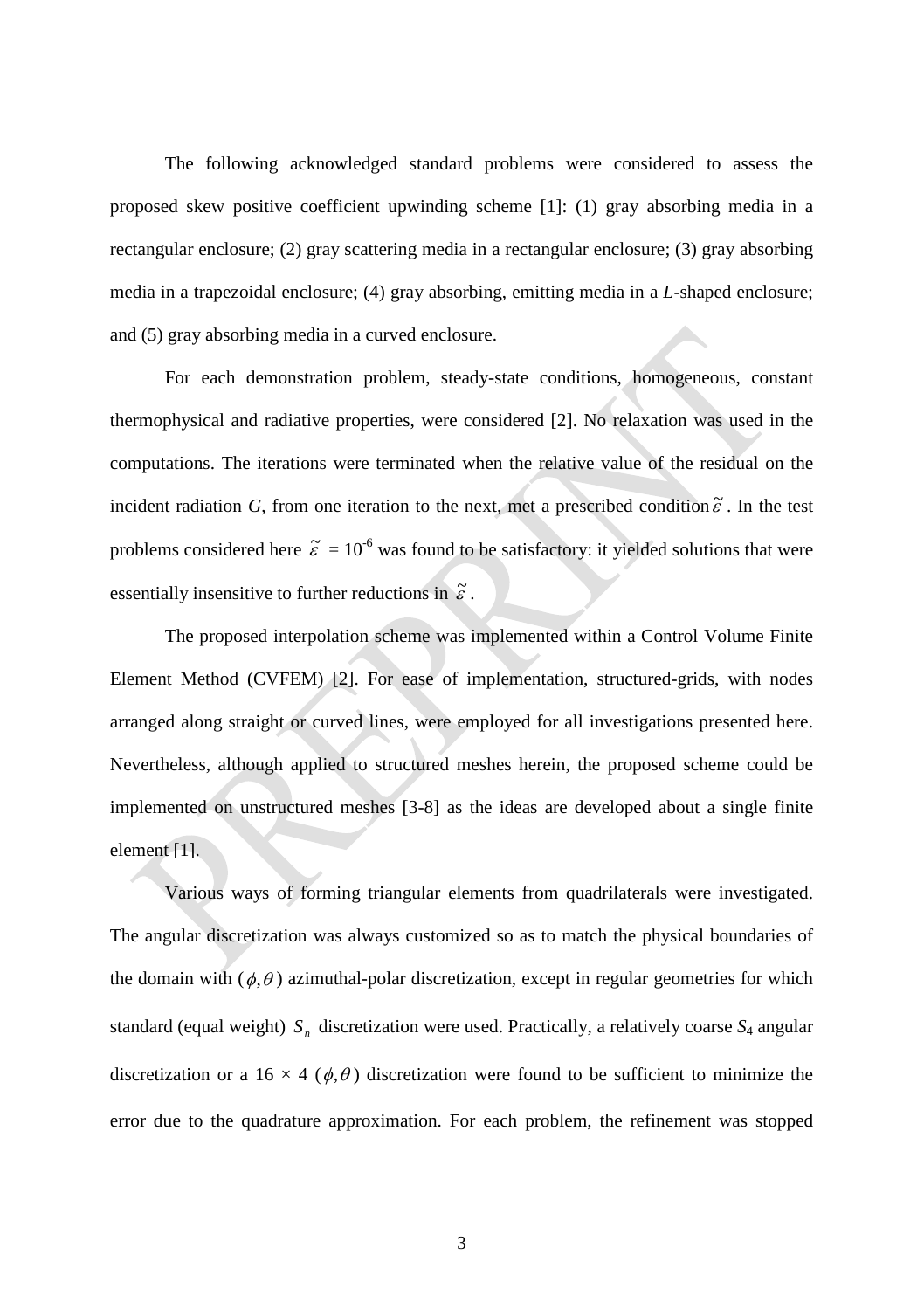when further increases in the number of directions does not yield a significant change in the solution.

All relevant details are provided herein to allow the reader to implement the problems in his strategy to validate his own numerical method.

For purely absorbing media the *exact* (reference) solution is calculated with:

$$
I_p = I_r e^{-\tau} + I_b(T)(1 - e^{-\tau})
$$
\n(1)

where  $I_r$  is the intensity at an upstream location along a discrete direction  $\Omega$  $\frac{1}{2}$ ,  $\tau$  is the optical depth between *r* and *P* measured along Ω  $\overline{a}$ , and  $I_b(T)$  is the blackbody intensity at the temperature *T* of the medium.

#### **2. Gray absorbing media in a rectangular enclosure**

#### **2.1 Problem statement**

In this test case, the proposed CVFEM is applied to a square enclosure (with black walls,  $\varepsilon = 1$ ) filled with an absorbing medium ( $\gamma = 0$ ) at constant temperature  $T_m = 1$ . In a first problem, all walls are assumed to be cold  $(T = 0)$ , except for the third wall in Fig. 1, for which  $T_3 = 1$ . The absorption coefficient is  $\kappa = 0.1 \text{m}^{-1}$ . In a second problem,  $T_3$  is also set to zero. Several optical thicknesses are considered. Here, the dimensionless radiant heat flux,  $Q_r$ , is set equal to  $q_r / (\tilde{\sigma} T_m^4)$ .

## **2.2 Numerical details and results**

The results presented in Fig. 2 show the radiative intensity fields within the domain for the specific  $S_N$  direction ( $\mu = 0.797245675$ ,  $\eta = 0.577350269$ ). The test case has been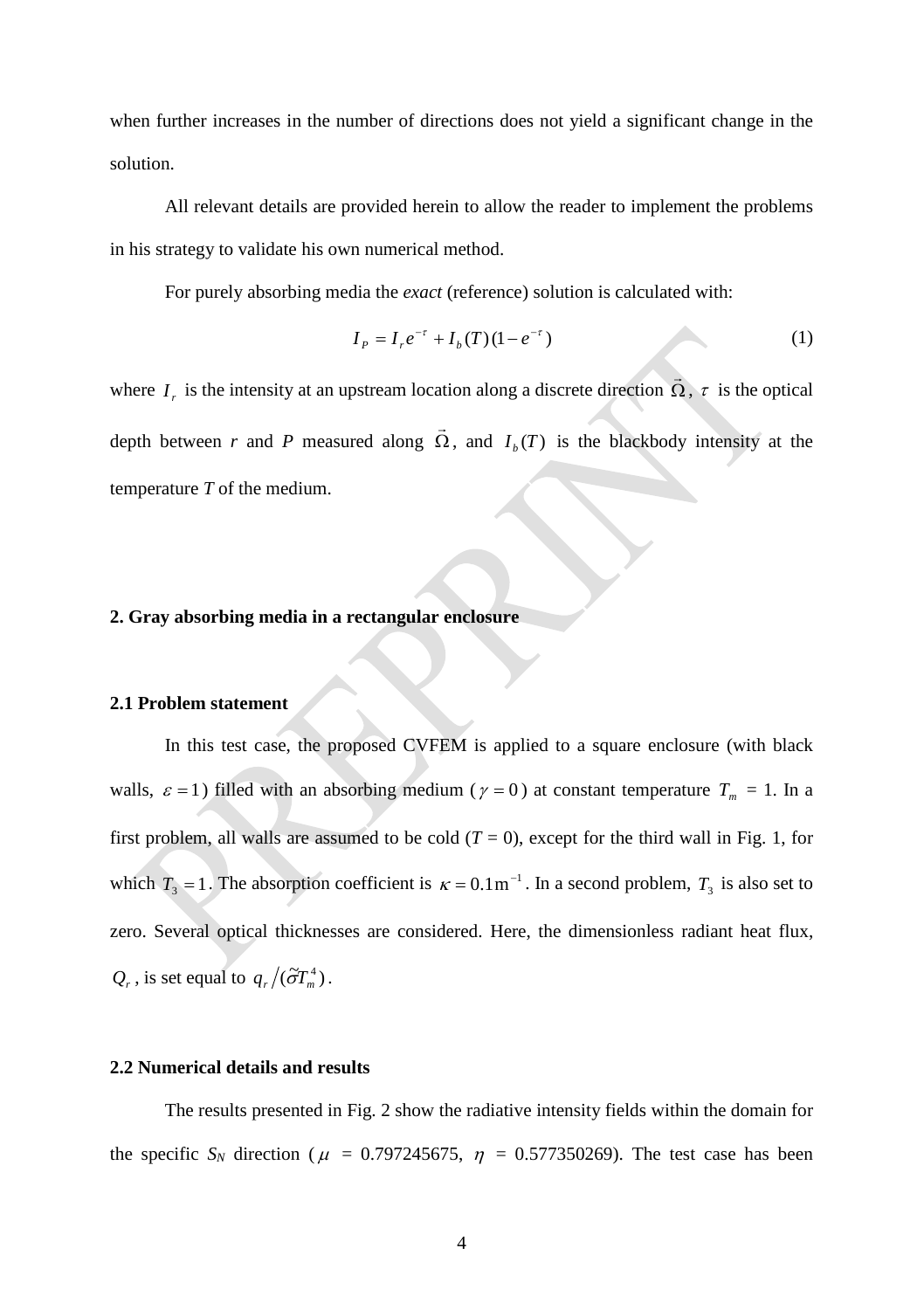treated by use of a  $21 \times 21$  regular grid, and with a (equal weight)  $S_8$  quadrature. The profiles provided by the ES, US, BSUS, and SPCUS schemes (detailed in [1]) are compared to the exact solution. As the medium is at the same temperature than wall 3, radiation leaving this wall is maintain at the same level as it travels throughout the domain.

A discontinuity is shown at point (0,0) as there is a physical discontinuity imposed between wall 3 and wall 4. Fig. 2 indicates that along the discontinuity, the ES and US schemes smear the intensity profile: they introduce false scattering (numerical diffusion). This non negligible numerical diffusion is present as these two schemes are considering only one node of influence at the interpolation level. Consequently, the contributions calculated at control volume faces (panels) do not sufficiently take into account the directionality of the propagation of radiation. The BSUS is very good to reproduce the variation of radiative intensity, but spurious numerical oscillations are generated. This is caused by the influence of downstream nodes on the integrated radiant fluxes at control volume faces for specific directions of propagation of radiation. And, as mentioned in the previous section, this produces negative coefficients in the discretization equations. Results for the ISUS are not presented as they are very close to those produced with the SPCUS. Finally, the SPCUS shows is capacity to simulating the discontinuity about point (0,0). It reduces numerical diffusion. This false diffusion is not completely eliminated though: the SPCUS is only first order. However, it is better than standard upwinding to account for directionality.

It should be mentioned at this point that the results presented in Fig. 2 were obtained for a particular orientation of the triangular elements: the longest side of each element was nearly aligned with the selected direction of propagation of radiation for which the discontinuity occurred. When the orientation of the elements changes, results on a coarse grid change. And, as radiation comes from every direction, the grid cannot be aligned with all discrete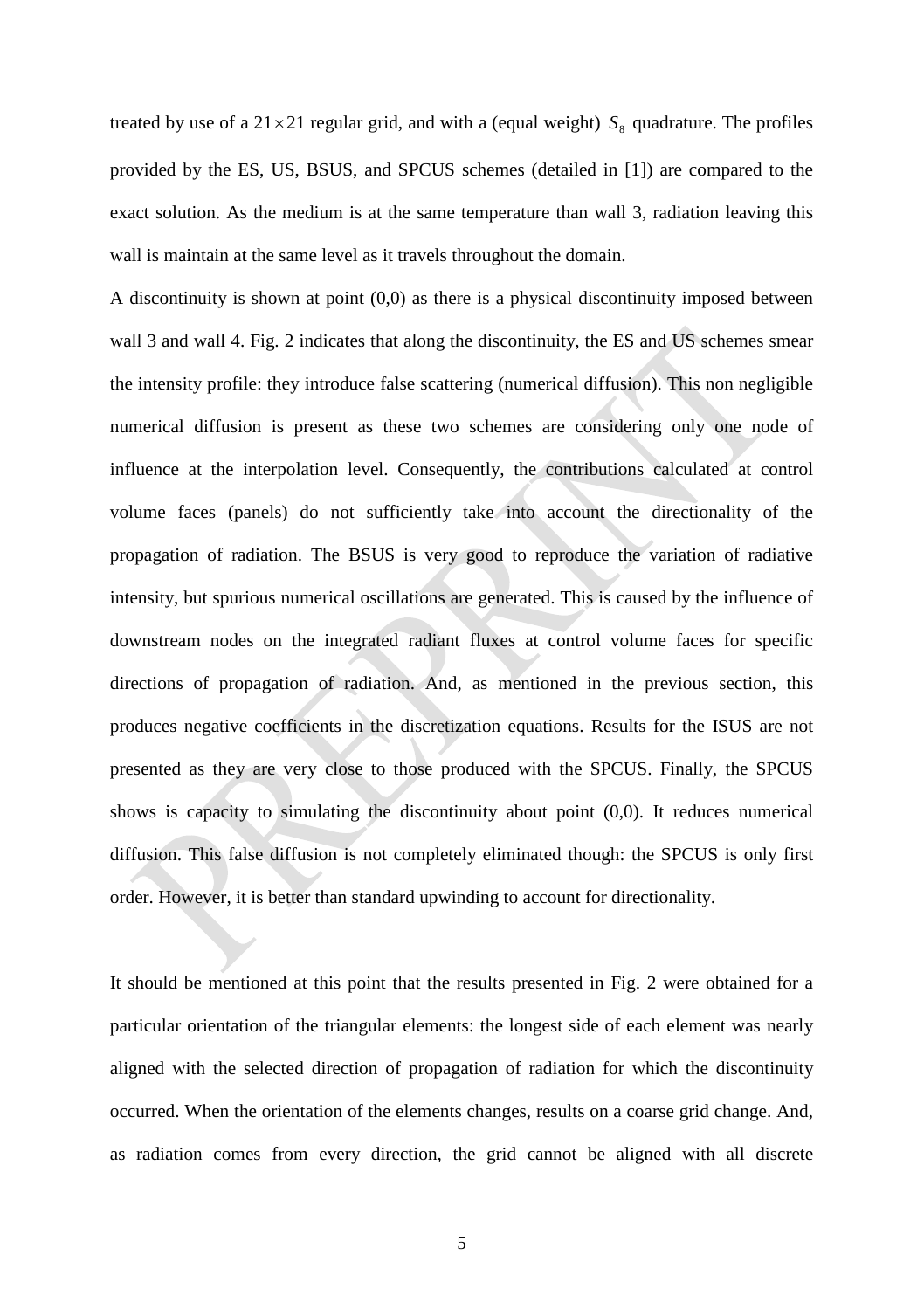directions. In this sense, the ideal scheme should take into account more nodes and present a higher order of approximation. The interested reader should refer to the discussion of Carpentier [9] who compares schemes such as MUSCL with triangular and quadrilateral elements in the context of turbulent fluid mechanics.

In the remainder of the paper, the BSUS will not be considered as the aim is to propose a stable, non oscillating scheme. Moreover, the specifications of commercial CFD codes (such as N3S) exclude such types of schemes.

Results for the second problem are presented in Fig. 3. This figure illustrates the effect of the medium optical thickness,  $\tau$ , on  $Q_r$ , for a square  $(L_x/L_y = 1)$  black walled ( $\varepsilon = 1$ ) enclosure. Results are presented for three different optical thicknesses, namely, 0.1, 1.0 and 10.0. Other tests were carried out but are not presented. CVFEM solutions were obtained with several schemes but are presented only for the ES, US and SPCUS schemes. Fig. 3 shows that the CVFEM solutions, with a *equal weight*  $S_4$  and  $21 \times 21$  spatial grid, are in good agreement with the exact reference solution, Equation (1). This result is presented to the reader to indicate that although the US scheme is prone to false scattering, the overall results are acceptable and that the SPCUS scheme produces solutions that are much closer to the reference (exact) solution. The physical interpretation of the results has been discussed elsewhere in [10]. As  $\tau$  increases, the intensity at any particular point becomes increasingly dependent of its immediate surroundings. For a boundary point, *P*, the incoming intensity is then related to the intensity of a point in the medium very near *P*. As the boundary temperature is zero (zero outgoing radiant heat flux) and the medium temperature is  $T_m$ , for  $\tau$  $= 10$ ,  $Q<sub>r</sub>$  is approximately unity. To capture the discontinuity of temperature at the boundary, mesh enrichment is needed in the vicinity of the walls. Otherwise, the CVFEM cannot accurately predict radiant heat fluxes at the walls showing 20% error for  $\tau = 10$ .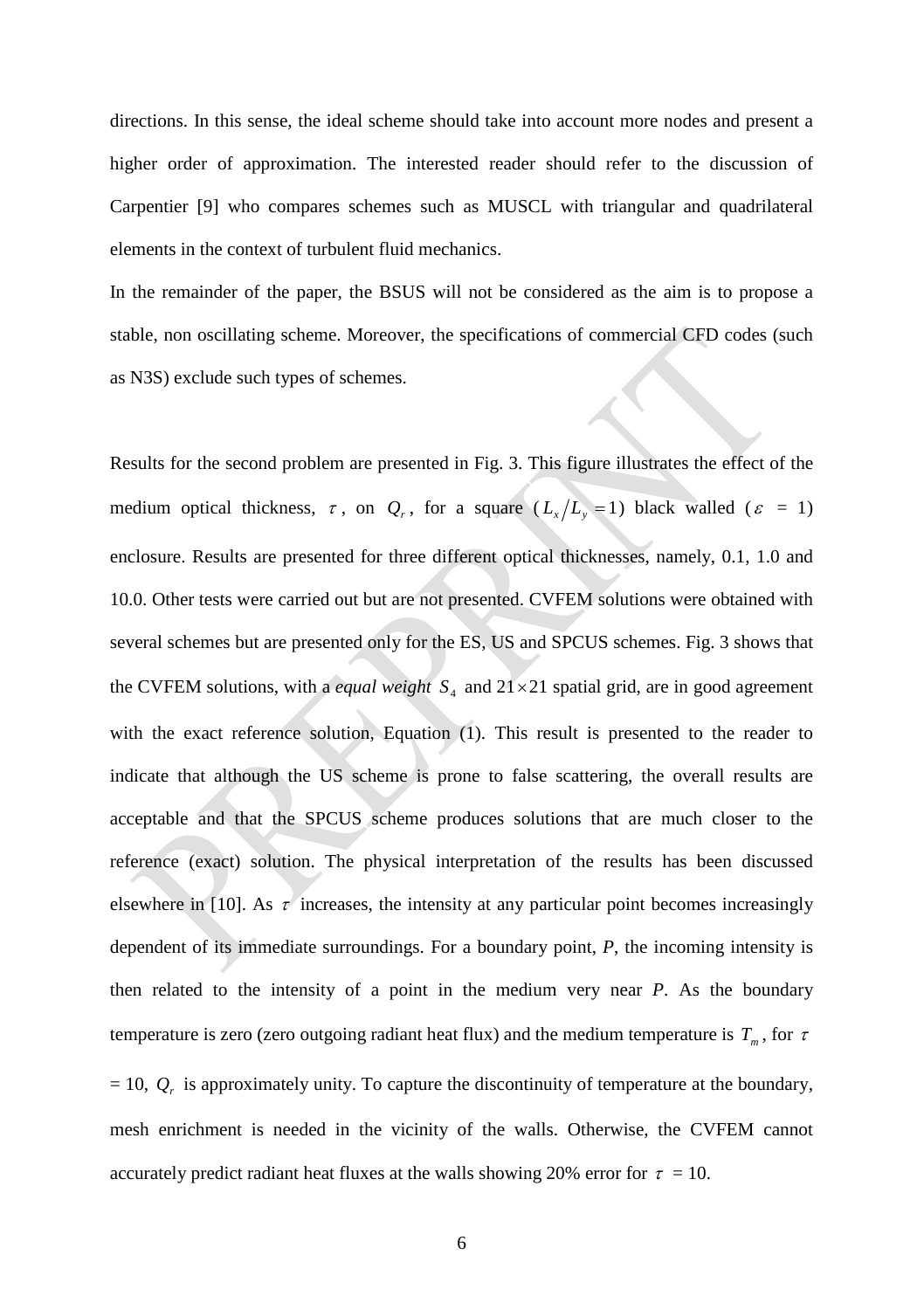#### **3. Gray scattering media in a rectangular enclosure**

#### **3.1 Problem statement**

In the enclosure depicted in Fig. 1, lower surface (wall 4) is maintained at a constant temperature,  $T_4$ , and all other surfaces are assumed to be at a constant zero temperature. The medium is assumed to scatter radiation isotropically and does not absorb radiant energy  $(\gamma = 1)$ . Results of the following investigators who studied this problem were considered: Fiveland [11], Truelove [12], Modest [13], Crosbie and Schrenker [14], Their numerical solutions are used as references to check those obtained with the proposed CVFEM with the SPCUS and US schemes.  $T_4$  is used as a reference temperature to obtain suitable nondimensional quantities. Here,  $Q_r = q_r / \tilde{\sigma} T_4^4$ , permits a direct comparison with the results presented in the above-listed references. Crosbie and Schrenker [14] proposed an exact solution.

#### **3.2 Numerical details and results**

The effects of wall emissivities, aspect ratio, and optical thickness on the dimensionless radiant heat flux,  $Q_r$ , at the lower surface, were investigated. For the results presented in this section, a (equal weight)  $S_4$  and  $21 \times 21$  spatial grid was used. Each rectangular quadrilateral is divided into two triangular elements.

In Fig. 4(a), results are presented for a square enclosure  $(L_x/L_y = 1)$ , with unit optical thickness,  $\tau_0 = 1$ , having three different surface emissivities,  $\varepsilon$ , namely 0.1, 0.5, and 1.0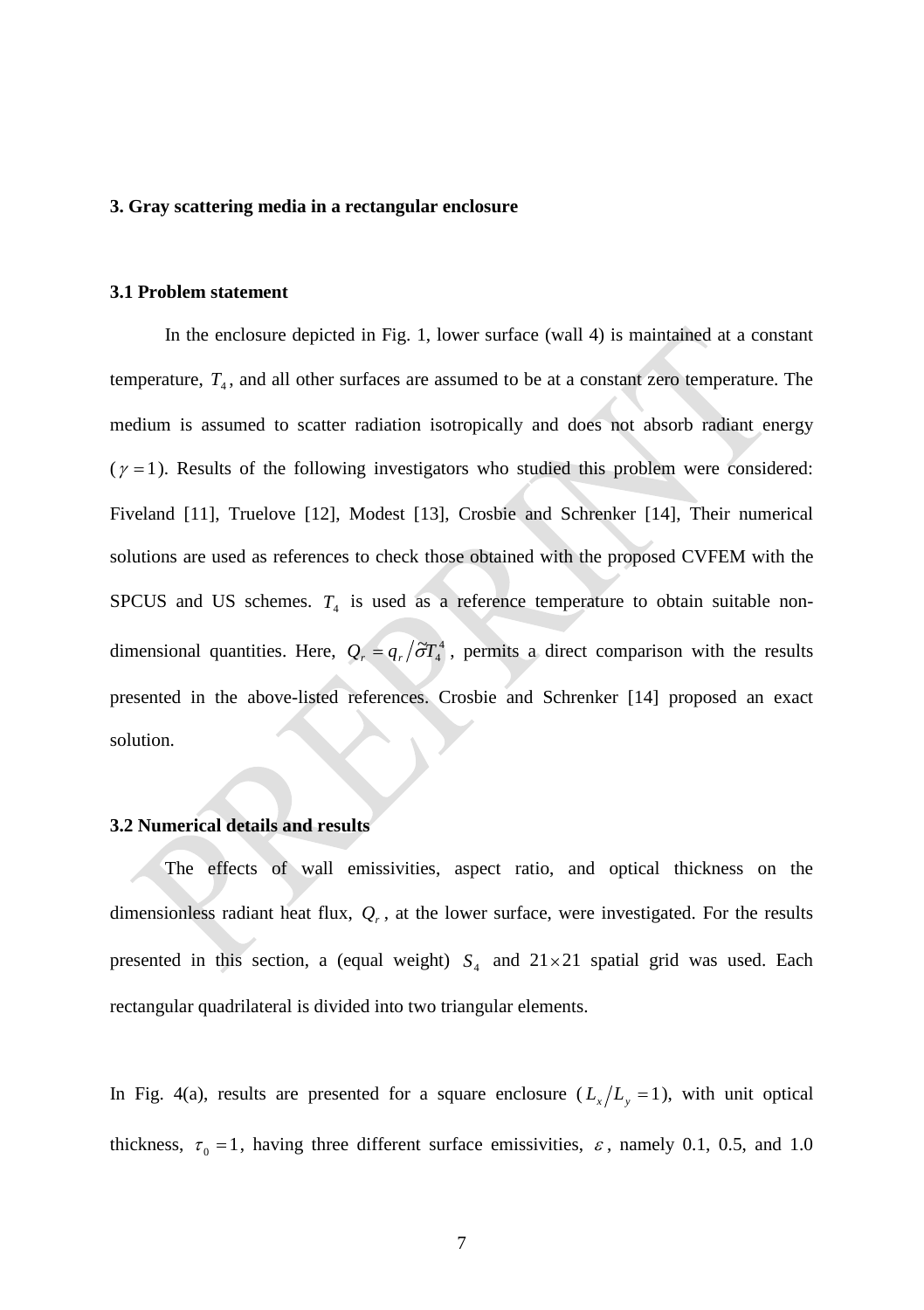(here each wall of the medium has the same emissivity). Figure  $4(a)$  shows that the CVFEM solutions, for both schemes, are in good agreement with the reference zonal and discrete ordinates solutions, and predictions for a black enclosure ( $\varepsilon = 1$ ) are somewhat more accurate than that obtained by Modest (diamonds) with a differential approximation (DA) [15]. As the emissivity decreases, the intensity leaving a boundary becomes increasingly dependent on the incident intensity on this boundary: as a result, the radiant heat flux at the hot wall becomes increasingly uniform and small with decreasing  $\varepsilon$ .

The effects of the aspect ratio,  $L_x/L_y$ , are presented in Fig. 4(b) for  $\tau_0 = 1$  and  $\varepsilon = 1$ . Again, the results indicate that the CVFEM predictions are in good agreement with those of the zonal method (diamonds) and Crosbie's method [14]. Predictions for high aspect ratios are more precise than those obtained by Modest [15].

The effect of the optical thickness,  $\tau$ , is shown in Fig. 4(c) for  $\varepsilon = 1$  and  $L_x/L_y = 1$ : the results indicate once more that the proposed CVFEM can successfully predict radiant heat transfer in scattering media having medium ( $\tau = 1$ ) to large ( $\tau = 10$ ) optical thickness, as the predictions are in good agreement with the reference solutions. For  $\tau = 10$ , the CVFEM and DA results are essentially similar. It is not because CVFEM results deteriorate with increasing optical thickness but simply because the DA is more accurate at high  $\tau$ . Indeed, the DA or  $P_1$ approximation may be substantially in error in optically thin situations but is very good at high  $\tau$  [15].

CPU time and convergence rates were also investigated. Comparisons were carried out with respect to the US scheme, for the SPCUS and the ES scheme: The relative CPU time is 1 with the upwind scheme, 1.22 with the SPCUS scheme, and 1.33 for the ES scheme.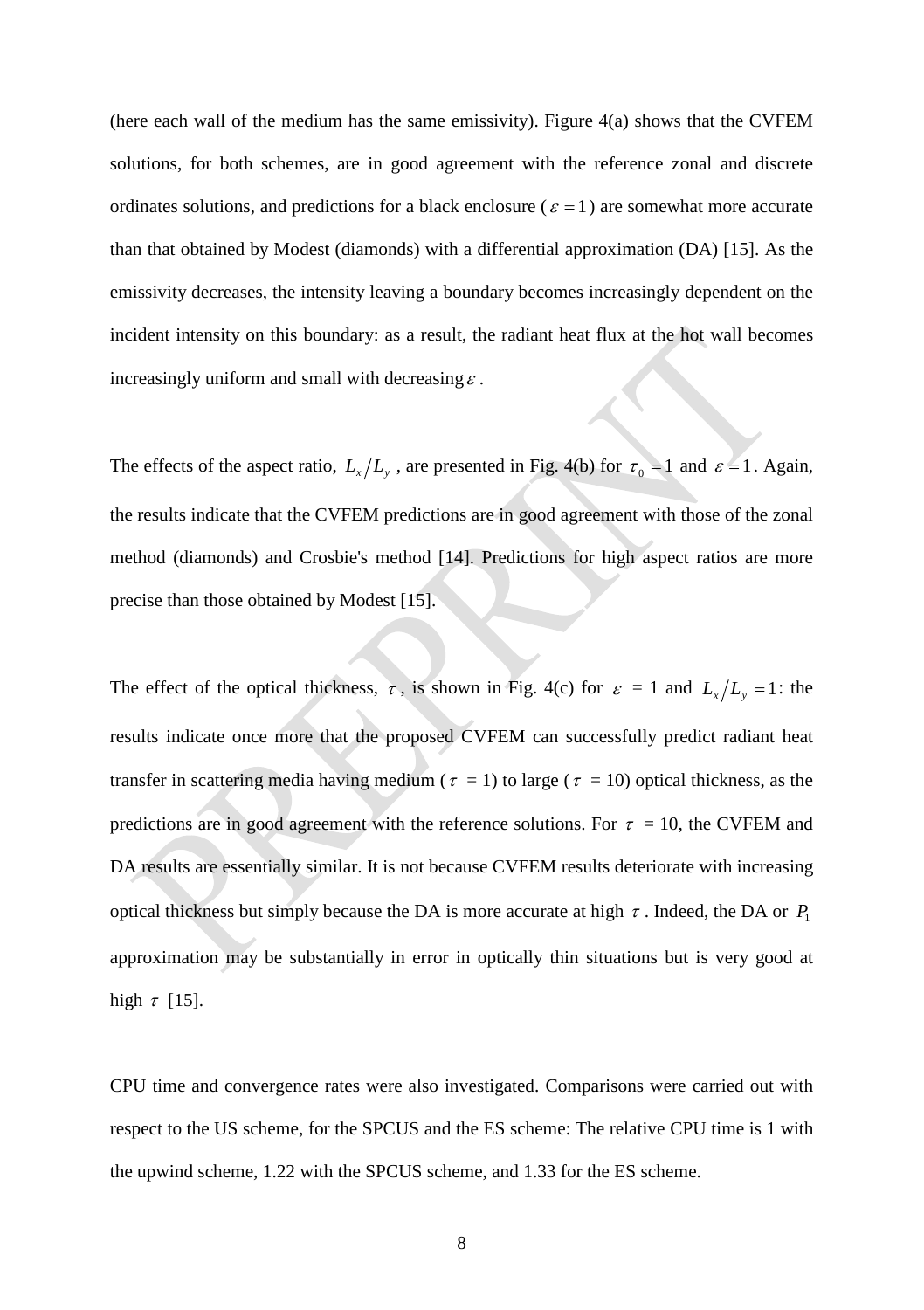For each scheme, it was found that the number of iterations required to obtain a converged solution increases with  $\tau$ . Convergence is slower with increasing optical thickness because in purely scattering medium with high  $\tau$ , the reinforcement term in the RTE becomes preponderant as there is strong coupling between directions.

Of course, the CPU time requirement augments linearly with the number of iterations required for convergence:

#### **4. Gray absorbing media in a trapezoidal enclosure**

#### **4.1 Problem statement**

This test case involves the irregular quadrilateral enclosure depicted in Fig. 5. At the implementation level, the  $(x - y)$  coordinates of the four corners in the enclosure were: (0.00, 0.90), (0.36, 1.99), (2.36, 1.99), and (3.03, 0.00). The enclosure is assumed to be filled with an absorbing but non-scattering medium ( $\gamma = 0$ ) at constant temperature  $T_m$ , and the walls are assumed to be black and held at a constant zero temperature. A FVM solution for this problem has been proposed [16-18] and is used here as a reference.

#### **4.2 Numerical details and results**

Fig. 6 illustrates the effect of the optical thickness of the medium,  $\tau$ , on the values of the dimensionless radiant heat flux,  $Q_r = q_r / 4 \tilde{\sigma} T_m^4$ , at the top wall. Here, a positive  $Q_r$ indicates a flux that leaves the enclosure. A  $41 \times 41$  spatial grid was required to match the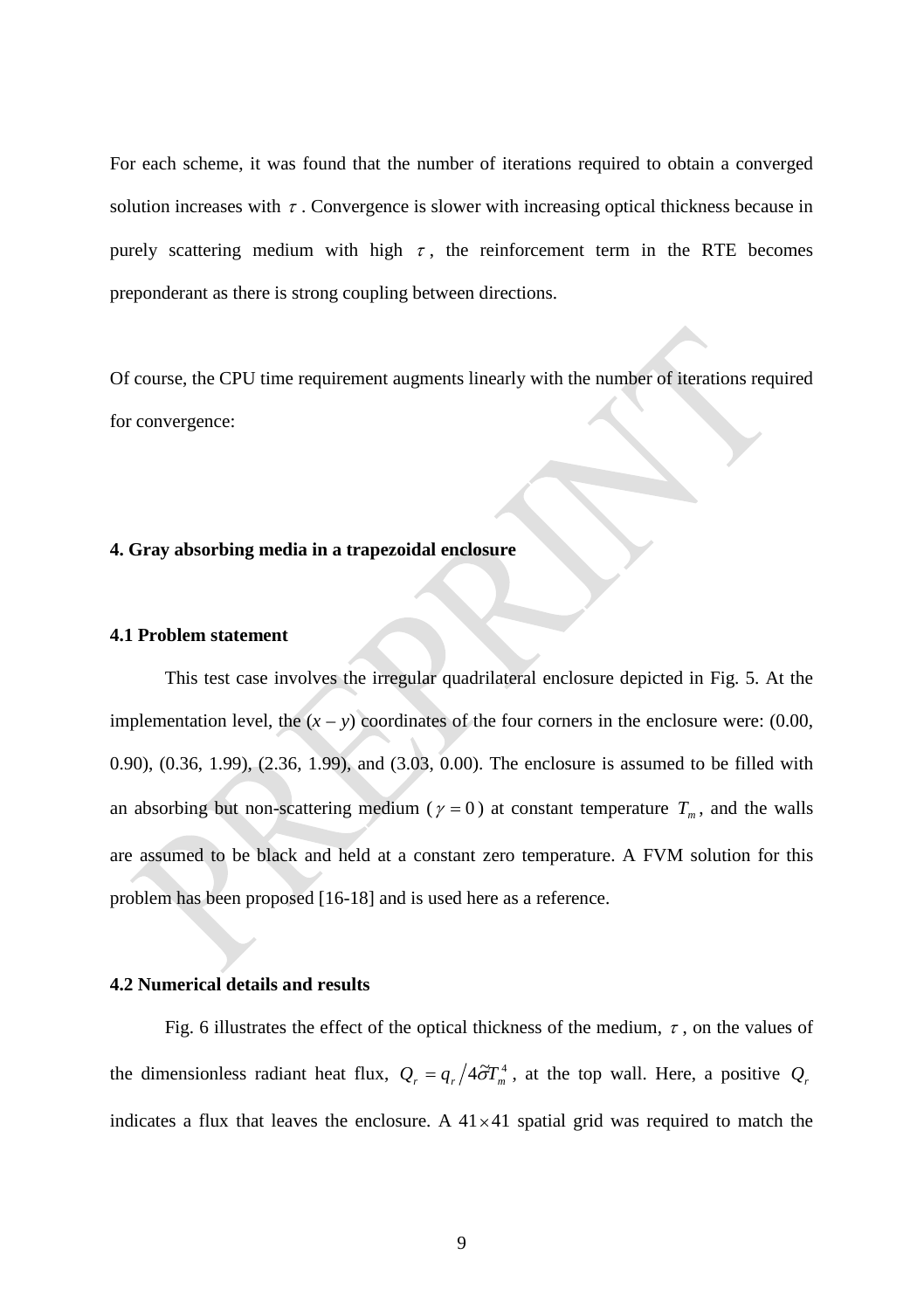exact solution faithfully. The angular discretization  $(16\times4)$  was adjusted to make the projections of the edges of the solid angles match the orientations of the walls.

CVFEM solutions for the radiant heat flux leaving the enclosure via the top wall, obtained with an angular discretization involving 8 directions per octant, are presented for three different optical thicknesses, namely,  $\tau = 0.1$ , 1.0 and 10.0. Fig. 6 shows that the surface radiant heat fluxes predicted by the proposed CVFEM, with the SPCUS scheme, are in good agreement with the exact solutions. For thick media, the radiation from distant locations is mostly eliminated before it reaches a particular point: the radiative behavior at any point depends only on its immediate surroundings. This provides the incentive to employ a fine spatial mesh in the corners, as there are important changes in the radiant heat flux in these areas, especially for a thick medium. For the limit of a thin medium ( $\tau = 0.1$ ), the surface radiant heat flux depends essentially on surface temperatures. As a result, the radiant heat flux at the top wall decreases with decreasing optical thickness because all surface temperatures are zero.

#### **5. Gray participating media in a** *L* **-shaped enclosure**

#### **5.1 Problem statement**

This test case involves the irregular-shaped enclosure shown in Fig. 7. The enclosure is assumed to be filled with an emitting, absorbing, and isotropically scattering medium at constant temperature  $T_m$ , and the walls are assumed to be black and held at a constant zero temperature, except for the top wall where  $T = T^*$ . This is equivalent to assuming an outgoing radiant heat flux,  $Q_{in}$ , on the top wall between point A and point E (Fig. 7). Here, the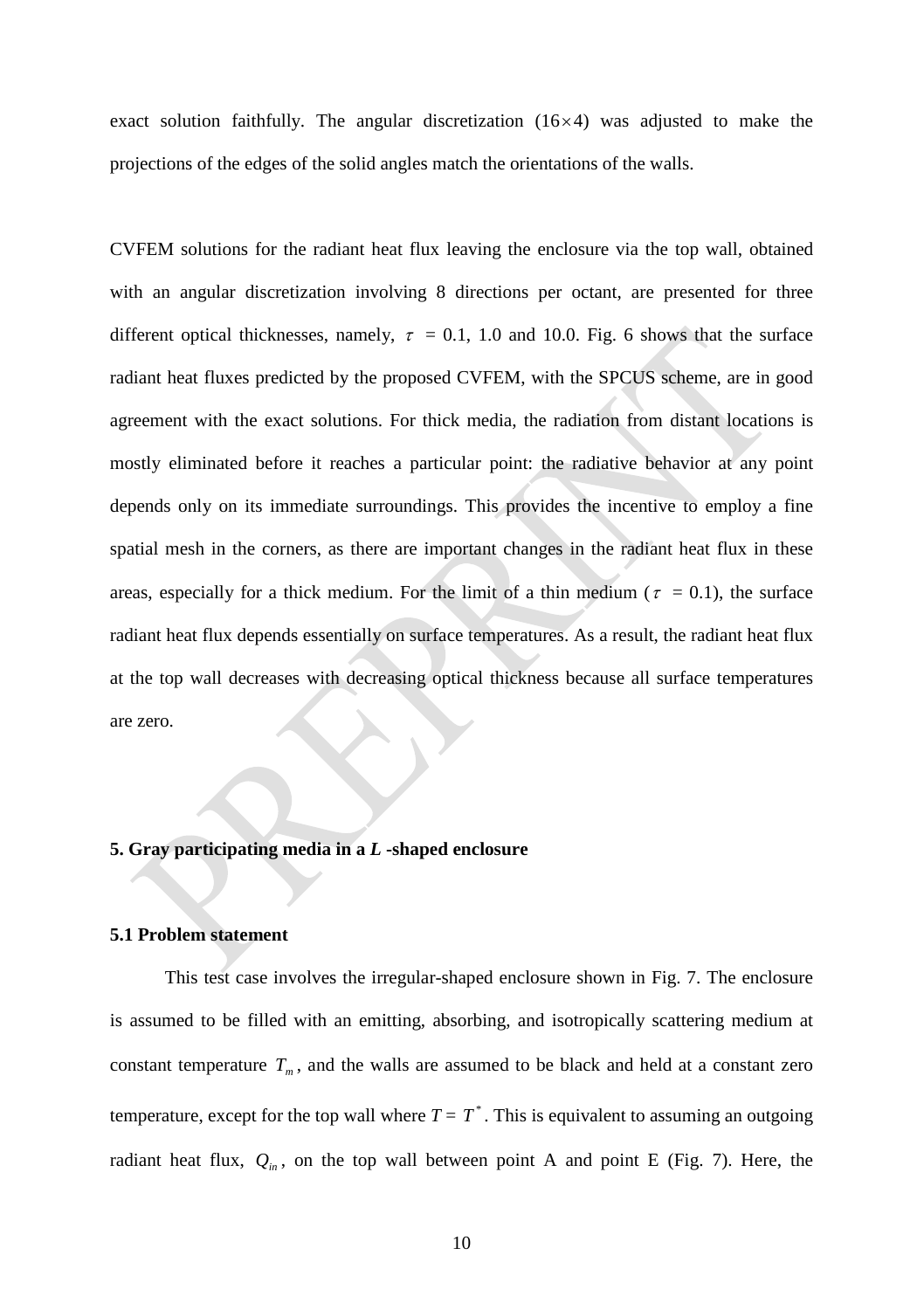solutions proposed by Chui [16] using a FVM are used as references. Chai *et al.* [19-21] also used this test case to assess their methods.  $Q_{in} = 1$  and  $T_m = 1$  for purposes of comparison with the solutions proposed in Chui [16].

#### **5.2 Numerical details and results**

Grid refinement as well as optical thickness effects were investigated. The abovedescribed enclosure involves a particularly interesting feature because the non-orthogonal boundaries make a 45 $\degree$  angle with the  $x - y$  coordinate system shown in Fig. 7. Therefore, it is easy to employ a *boundary matching* angular discretization with at least 2 solid angles per quadrant of the  $x - y$  plane.

Fig. 8 illustrates the dimensionless radiant heat flux,  $Q_r$ , at the *left-south* wall, identified by points *A*, *B*, *C*, *I*, and *D* in Fig. 7. In Fig. 8(a) the medium both scatters  $\sigma_s = 1.00$  and absorbs  $\kappa = 0.01$  radiant energy while, in Fig. 8(b), the medium absorbs  $\kappa = 0.01$  radiant energy only. In [16], the investigator employed a relatively coarse  $11 \times 4$  spatial grid and an angular discretization that involved 2 latitudes and 8 longitudes within an octant. For this test case, the first spatial computational domain employed with the proposed method consisted of 52 irregular quadrilaterals, each divided into two triangular elements, and the angular grid was constructed using 16 discrete directions, that is one latitude in the positive *z* direction and 4 discrete solid angle in each quadrant of the  $x - y$  plane. A finer grid involving  $33 \times 15$  nodes and 64 directions distributed on two latitudes was also employed for direct comparison with Rousse [10]. In the notation involved in the legend of the figures, the discretization is identified with 4 numbers: the first number refers to the number of grid nodes along the leftsouth wall (*A-B-C-I-D*) and right-north wall (*E-F-G-H*) of the enclosure depicted in Fig. 7; the second number is the number of grid nodes used on the top wall (*A-E*) and right wall (*H-D*);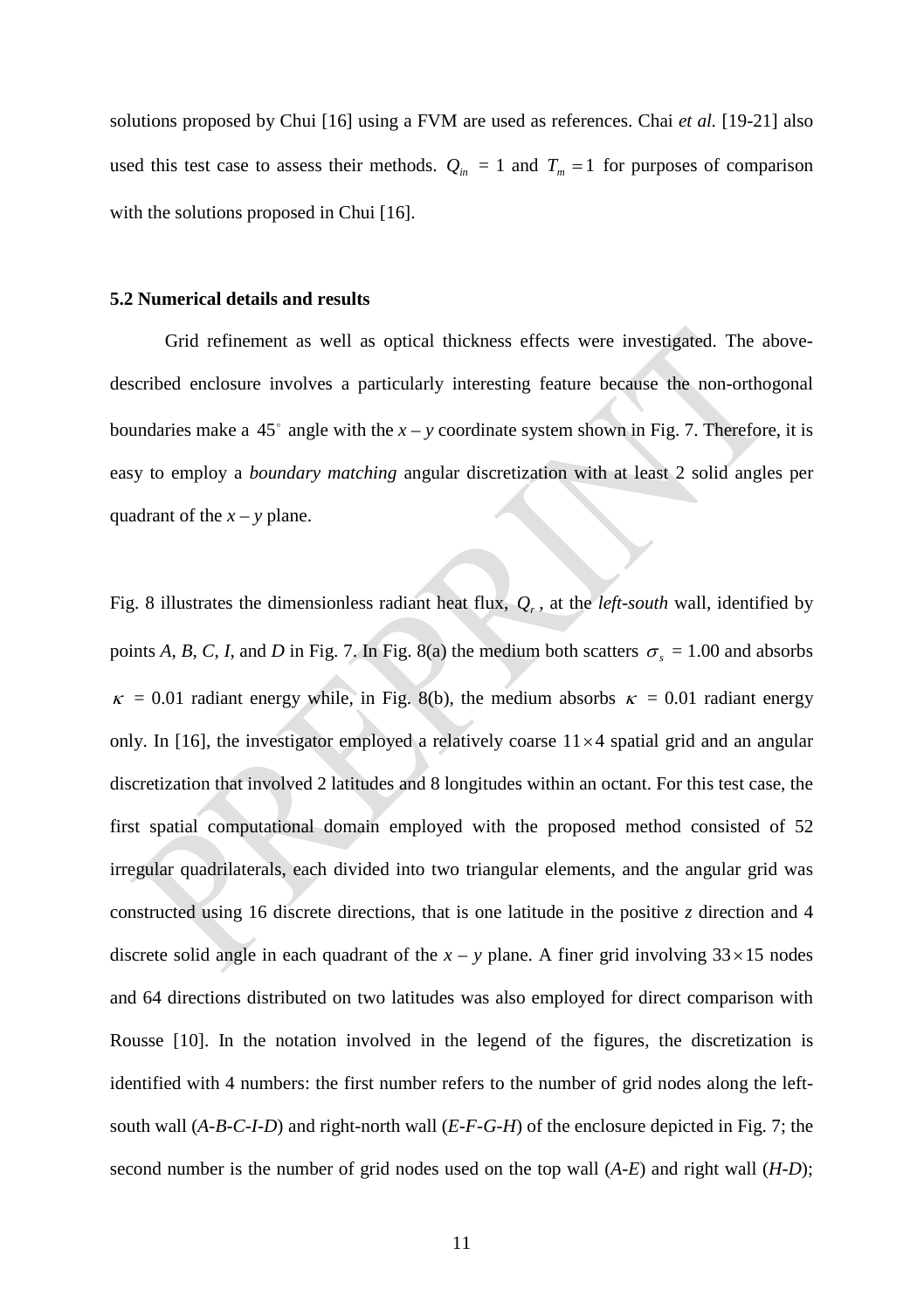the third number refers to the number of latitudes employed with the azimuthal angular discretization; and the last number is the number of solid-angle projections in each quadrant of the  $x - y$  plane.

In Fig. 8(a), the surface radiant heat flux,  $Q_r$ , along the left-south wall  $(A-B-C-I-D)$ , decreases with the distance away from point *A*, measured between *A* and *D*, because radiation is attenuated by absorption and scattering as it travels away from the top (hot) wall. When there is no scattering ( $\gamma = 0$ ) in Fig. 8(b), the radiant heat flux impinging on a surface is very sensitive to the orientation of this surface with respect to the source  $Q_{in}$  (located on the top wall).

In Fig. 8(b) it can be observed that the FVM  $(11\times4)$  fails to predict the two bumps, that correspond to locations *B* and *C*, in the surface radiant heat flux distribution. Chui's solution [16] indicates a plateau while the  $(13\times4)$  CVFEM solution shows the two peaks at point *B* and *C*. The CVFEM solution for a coarse grid is shown somewhat better than its corresponding FVM counterpart. This may be caused by the treatment of the boundary conditions and by the fact that in the CVFEM each quadrilateral is divided into two triangular elements. This yields a finer discretization and hence a better approximation of the radiative fluxes across control volume surfaces.

The orientation of the wall changes at *B* and *C*, and this makes the left-south wall lie in a more direct line of sight from the source of radiation on the top wall (*A-E*). There should be discontinuities in the  $Q_r$  distribution at *B* and *C* for  $\sigma_s = 0$ . The tendency is well predicted by the relatively fine grid  $(33 \times 15 \text{ nodes})$  combined with fine angular discretization involving 64 directions (2 latitudes and 8 projections per quadrant). To capture the flux discontinuities,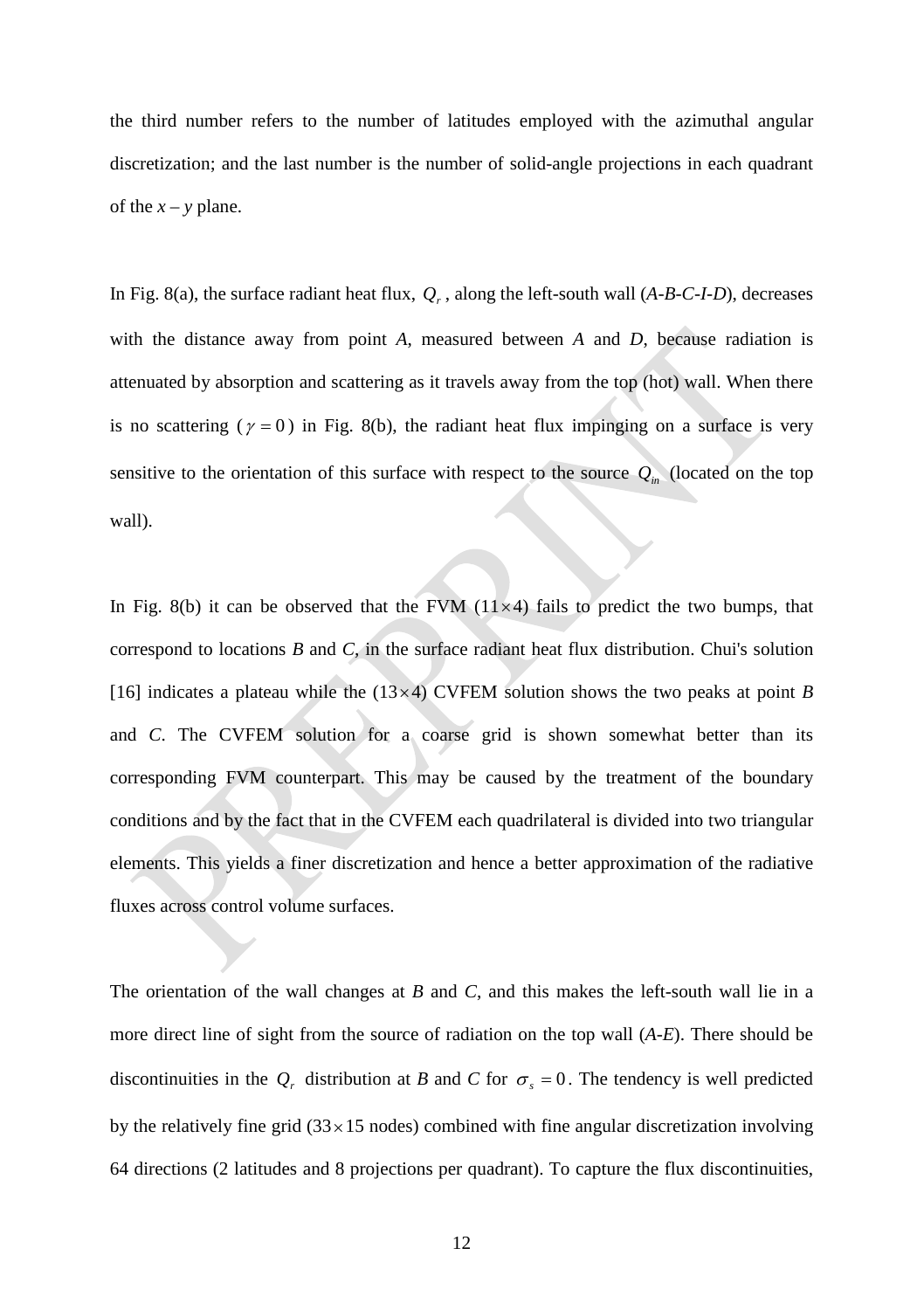grid points should be inserted close to points *B* and *C*. Beyond point *C*, along *C-D*, after the step *B-C*, the radiant heat flux is seen to decrease to zero as some points (beyond point *I*) do not "see" the radiation source on the top wall *A-E*, and because there is no reflection and no emission from the boundaries. When scattering is present, Fig. 8(a), the changes in the distribution of the radiant heat flux at point *B* and *C* are less pronounced because a direct line of sight to *A-E* is less important than in the case of no scattering in Fig. 8(b). Chui's solution [16] and the coarse CVFEM solution indicate monotonic decrease of the radiant heat flux along the left-south wall, whereas the CVFEM solution obtained with a fine grid, which reproduces the physics more faithfully, shows the expected bumps at point *B* and *C*.

The radiant heat flux at the *right-north* wall (*E-F-G-H* in Fig. 7) was also computed [10] (but not shown here in) with more accuracy with the CVFEM than with the FVM of Chui [16]. The effect of angular and spatial discretization refinement and that of optical thickness were also investigated. Interested readers should consult the corresponding author for details.

# **6. Gray absorbing media in a curved enclosure**

## **6.1 Problem statement**

In this last test case for pure radiative heat transfer, a quarter of circle – with a rectangular region added on its top – was used as a test geometry (Fig. 9). The curve wall is hot,  $T_4 \neq 0$ , and black while all other walls are cold,  $T_1 = T_2 = T_3 = 0$ . The medium is cold and purely absorbing with  $\kappa = 1$ . The radius of the quarter of circle is equal to the length along the *x*-axis,  $L_x = 1.0$ , and  $L_y = 1.5$ . Chai *et al.* [20, 21] and Liu *et al.* [22] also studied that problem.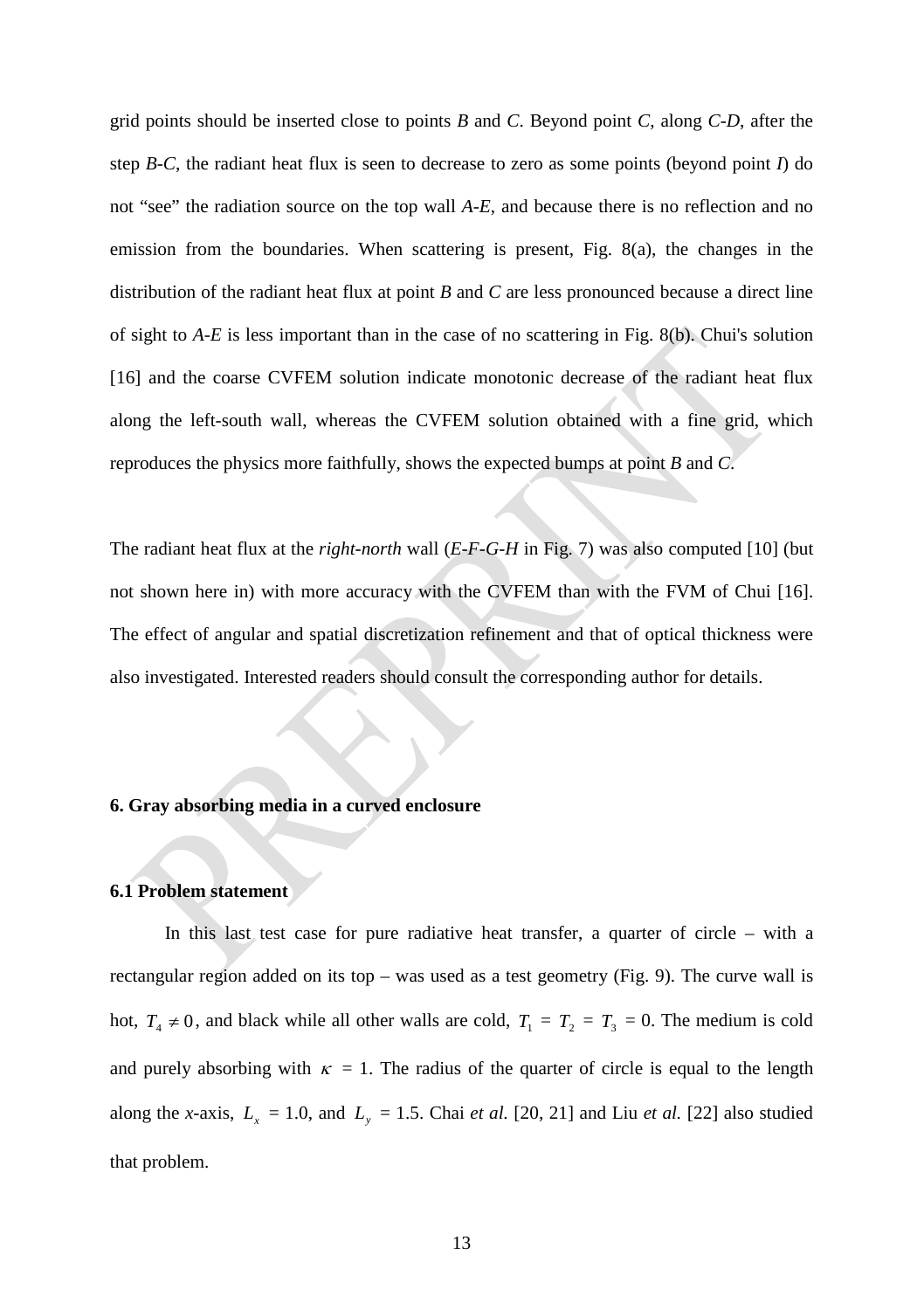#### **6.2 Numerical details and results**

A 37×37 spatial grid and an angular discretization  $20\times4$  in the  $\phi$  and  $\theta$  directions were employed with a progressive deployment of the spatial grid: there are more nodes in the immediate vicinity of the walls.

The predictions of the radiant heat flux on the right wall (wall 2) are reported in Fig. 10. It is shown that the CVFEM solution, using the US scheme, is in good agreement with that proposed by Chai *et al.* [21].

As the hot wall is curved, it is impossible on this surface to customize the angular discretization in order to have solid angle edges match the boundaries exactly for each boundary element. If the value of the incoming flux at this surface was the quantity of interest or if the curved wall was reflecting, a special treatment for the boundary conditions would be required. However, as this curved surface is black (no reflection), such a treatment is not necessary here: only the outgoing flux is needed on the curved boundary.

## **7. Conclusion**

This paper presented the detailed two-dimensional validation procedure of a skew, positive coefficients, upwind scheme (SPCUS) for the computation of radiative transfer in enclosures filled with participating media.

The proposed scheme is based on the application of sound physical arguments, resulting in: (1) fast convergence of the algorithm; (2) inherent preclusion of the possibility of computing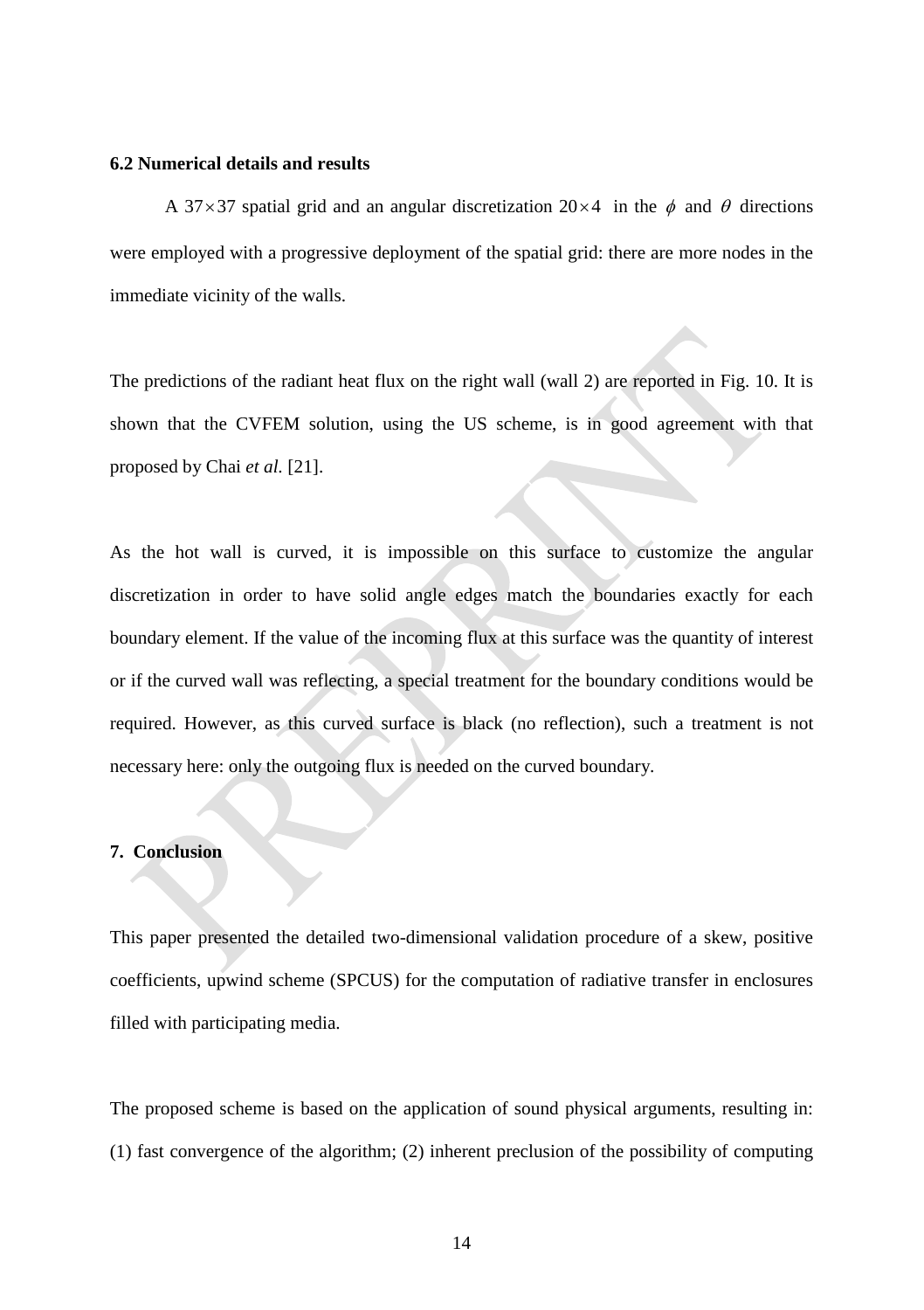negative coefficients to the discretized algebraic equations; (3) relatively low levels of false scattering; (4) relative insensitivity to grid orientation; and (5) solutions completely free from undesirable oscillations. These attributes render the scheme attractive, especially in the context of combined modes of heat transfer and fluid flow for which CPU time is a major concern.

However, results show that despite the superiority of the SPCUS scheme over the upwind scheme or exponential scheme, in adequately predicting the discrete value of the radiative intensity in one particular direction, when integrated values are calculated (heat fluxes, for instance), the errors are more or less averaged over all directions. Hence, despite an increase of about 20% in computational time requirement, the difference between the SPCUS scheme and the simple US diminishes substantially.

*Acknowledgements* – The authors acknowledge Rodolphe Vaillon (CNRS researcher, CETHIL, INSA de Lyon) and Guillaume Gautier (CSN) for their collaboration during these research works. The authors are also grateful to the Natural Sciences and Engineering Research Council of Canada (NSERC). Thanks go to Alan Wright for helping in the preparation of this manuscript.

#### **References**

[1] D. R. Rousse, F. Asllanaj, A consistent interpolation function for the solution of radiative transfer on triangular meshes.  $I -$  Comprehensive formulation, Num. Heat Transfer B, (submitted), 2010.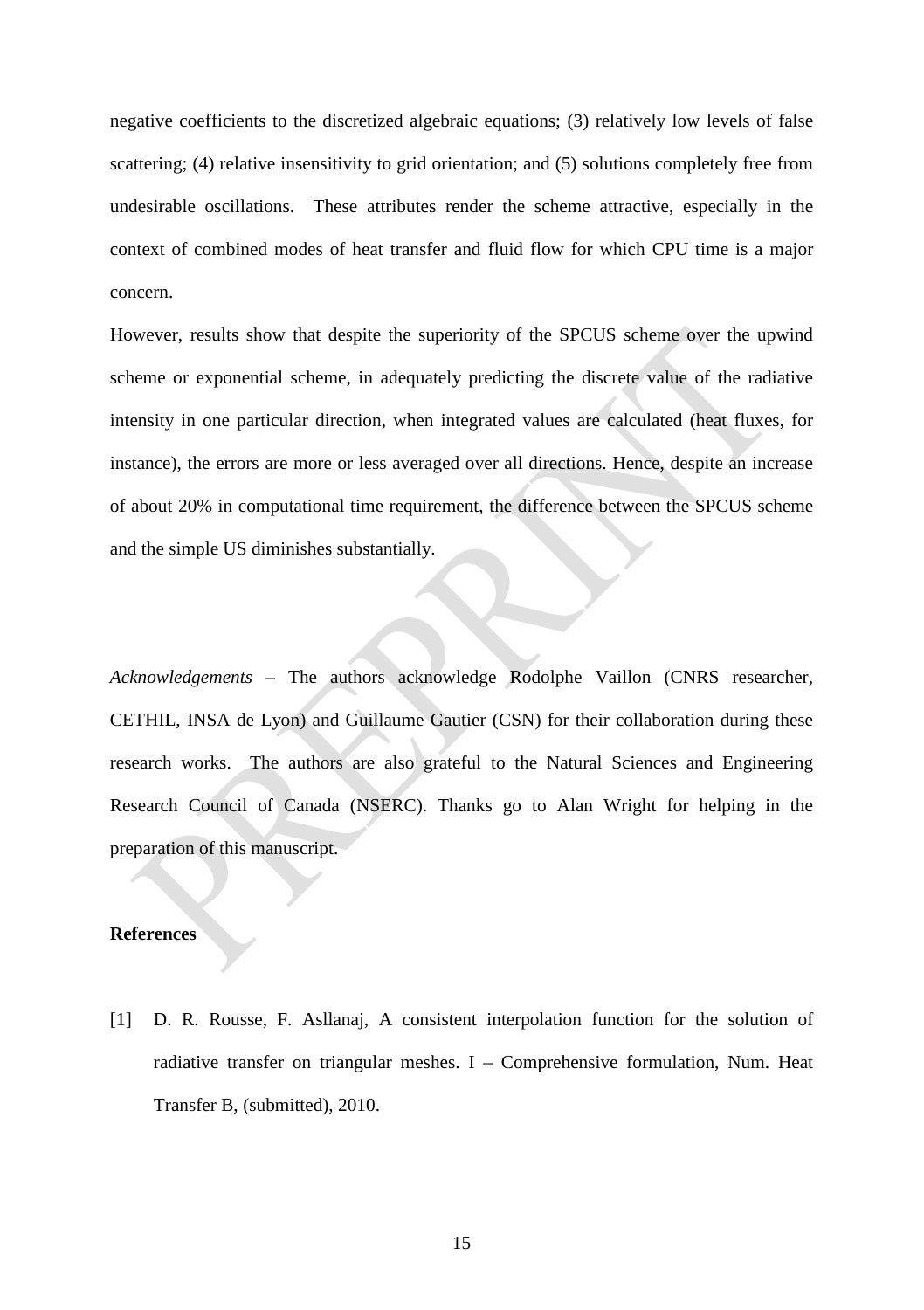- [2] D. R. Rousse, Numerical Predictions of Two-Dimensional Conduction, Convection, and Radiation Heat Transfer. I – Formulation, Int. J. Thermal Sciences, vol. 39 (3), pp. 315- 331, 2000.
- [3] M. Sakami, and A. Charette. Application of a modified discrete ordinates method to two-dimensional enclosures of irregular geometry. J. Quant. Spectrosc. Radiat. Transfer, vol. 64 (3), pp. 275–298, 2000.
- [4] M. Y. Kim, S. W. Baek, and J. H. Park, Unstructured finite-volume method for radiative heat transfer in a complex two-dimensional geometry with obstacles, Num. Heat Transfer B, vol. 39 (6), pp. 617-635, 2001.
- [5] M. Y. Kim, S. W. Baek, and S. I. Park, Evaluation of the finite-volume solutions of radiative heat transfer in a complex two-dimensional enclosure with unstructured polygonal meshes, Num. Heat Transfer B, vol. 54 (2), pp. 116-137, 2008.
- [6] C. Kim, M. Y. Kim, M. J. Yu, and S. C. Mishra, Unstructured polygonal finite volume solutions of radiative heat transfer in a complex axisymmetric enclosure, Num. Heat Transfer B, vol. 57 (3), pp. 227-239, 2010.
- [7] M. Ben Salah, F. Askri, and S. Ben Nasrallah, Unstructured control-volume finiteelement method for radiative heat transfer in a complex 2-D geometry, Num. Heat Transfer B, vol. 48 (5), pp. 477-497, 2005.
- [8] F. Asllanaj, V. Feldheim, and P. Lybaert. Solution of radiative heat transfer in 2-D geometries by a modified finite volume method based on a cell vertex scheme using unstructured triangular meshes, Num. Heat Transfer B, vol. 51 (2), p. 97-119, 2007.
- [9] R. Carpentier, Comparaison entre des Schémas 2D de Type Roe sur Maillage Régulier Triangle ou Quadrangle. I: Calcul au Sommet – Pentes Centrées, Technical Report, INRIA, no. 2824, 1996.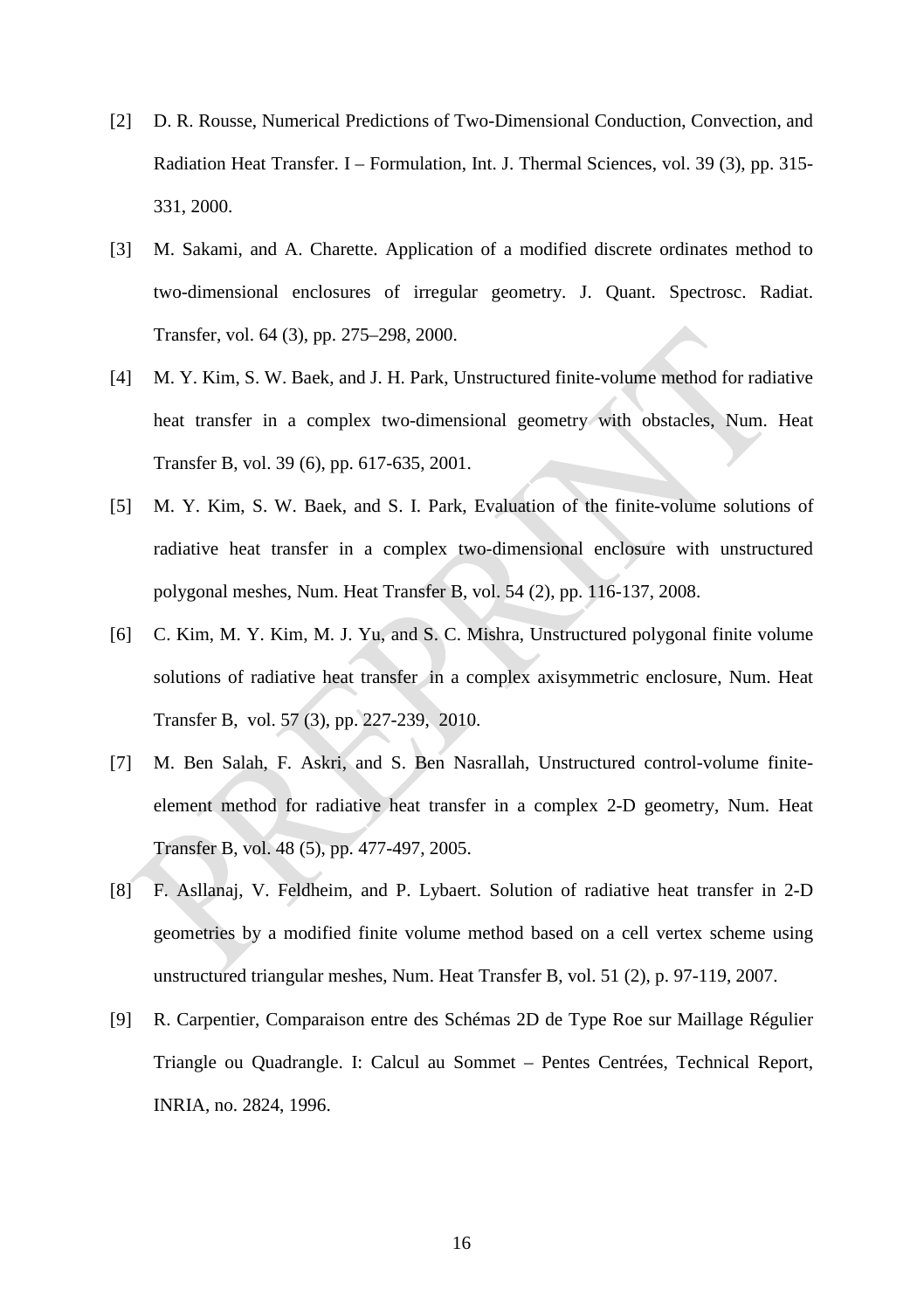- [10] D. R. Rousse, G. Gautier, and J. F. Sacadura, Numerical Predictions of Two-Dimensional Conduction, Convection, and Radiation Heat Transfer. II – Validation, Int. J. Thermal Sciences, vol. 39 (3), pp. 332-353, 2000.
- [11] W. A. Fiveland, Discrete-Ordinates Solutions of the Radiative Transport Equation for Rectangular Enclosures, ASME J. Heat Transfer, vol. 106 (2), pp. 699-706, 1984.
- [12] J. S. Truelove, Discrete-Ordinates Solutions of the Radiation Transport Equation, ASME J. Heat Transfer, vol. 109 (4), pp. 1048-1052, 1987.
- [13] M. F. Modest, Radiative Equilibrium in a Rectangular Enclosure Bounded by Gray Walls, J. Quant. Spectros. Radiat. Transfer, vol. 15, pp. 445-461, 1975.
- [14] A. L. Crosbie, and P. Schrenker, Radiative Transfer in a Two-Dimensional Rectangular Medium Exposed to Diffuse Radiation, J. Quant. Spectros. Radiat. Transfer, vol. 31, pp. 339-372, 1984.
- [15] M. F. Modest, Radiative Heat Transfer, 2<sup>nd</sup> Ed., Academic Press, New York, 2003.
- [16] E. H. Chui, Modelling of Radiative Heat Transfer in Participating Media by the Finite Volume Method, Ph.D. thesis, University of Waterloo, Canada, 1990.
- [17] G. D. Raithby, and E. H. Chui, A Finite-Volume Method for Predicting Radiant Heat Transfer in Enclosures with Participating Media, ASME J. Heat Transfer, vol. 112 (2), pp. 415-423, 1990.
- [18] E. H. Chui, and G. D. Raithby, Computation of Radiant Heat Transfer on a Non-Orthogonal Mesh using the Finite Volume Method, Num. Heat Transfer B, vol. 23, pp. 269-288, 1993.
- [19] J. C. Chai, H. S. Lee, and S. V. Patankar, Improved Treatment of Scattering using the Discrete Ordinates Method, ASME J. Heat Transfer, vol. 116, pp. 260-263, 1994.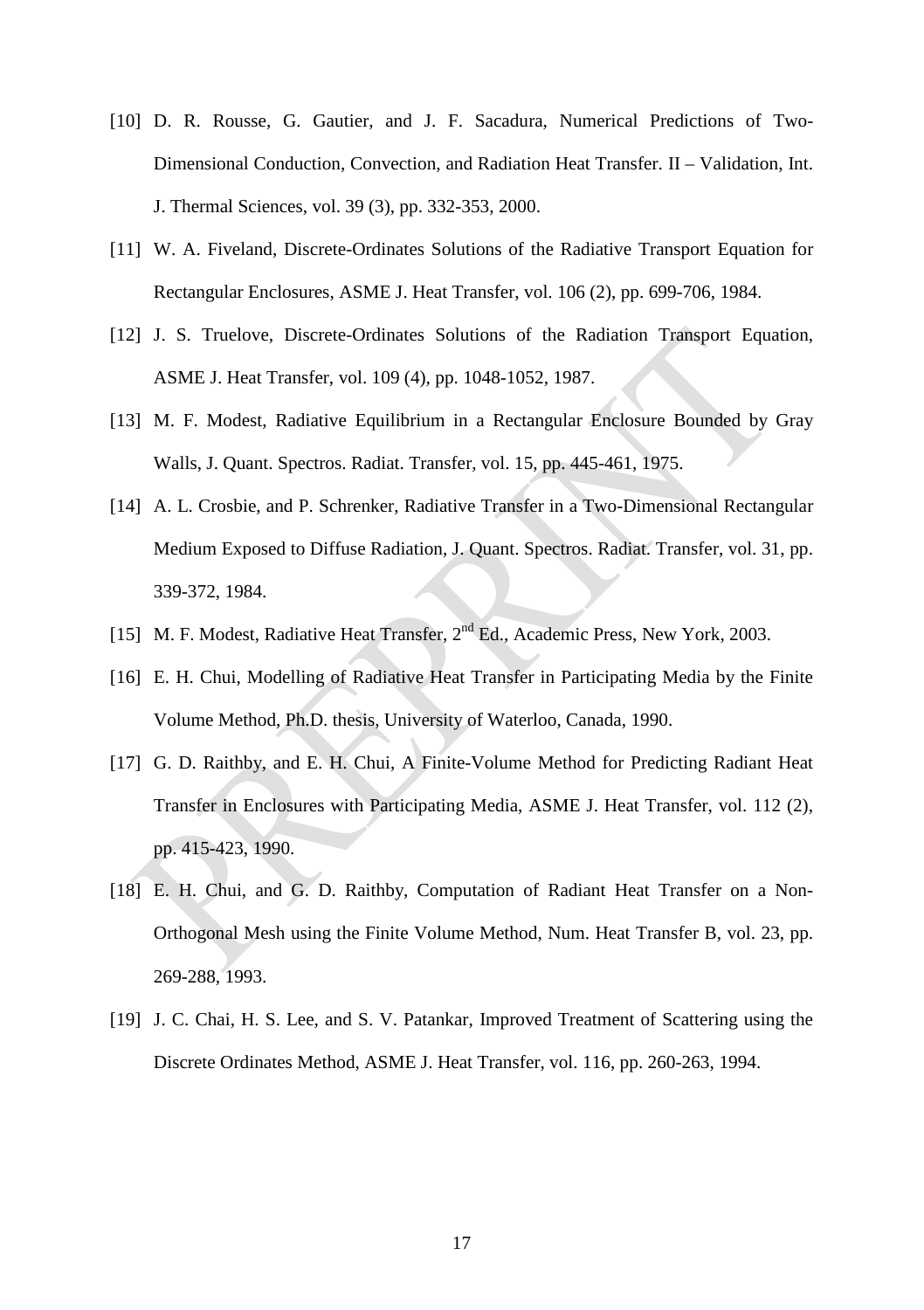- [20] J. C. Chai, H. S. Lee, and S. V. Patankar Treatment of Irregular Geometries using a Cartesian Coordinates Finite-Volume Radiation Heat Transfer Procedure, Num. Heat Transfer B, vol. 26, pp. 225-235, 1994.
- [21] J. C. Chai, G. Parthasarathy, H. S. Lee, and S. V. Patankar, Finite-Volume Radiative Heat Transfer Procedure for Irregular Geometries, J. Thermophys. Heat Transfer, vol. 9, pp. 410-415, 1997.
- [22] J. Liu, M. Shang, and Y. S. Chen, Prediction of Radiative Transfer in General Body-Fitted Coordinates, Num. Heat Transfer B, vol. 31, pp. 423-439, 1997.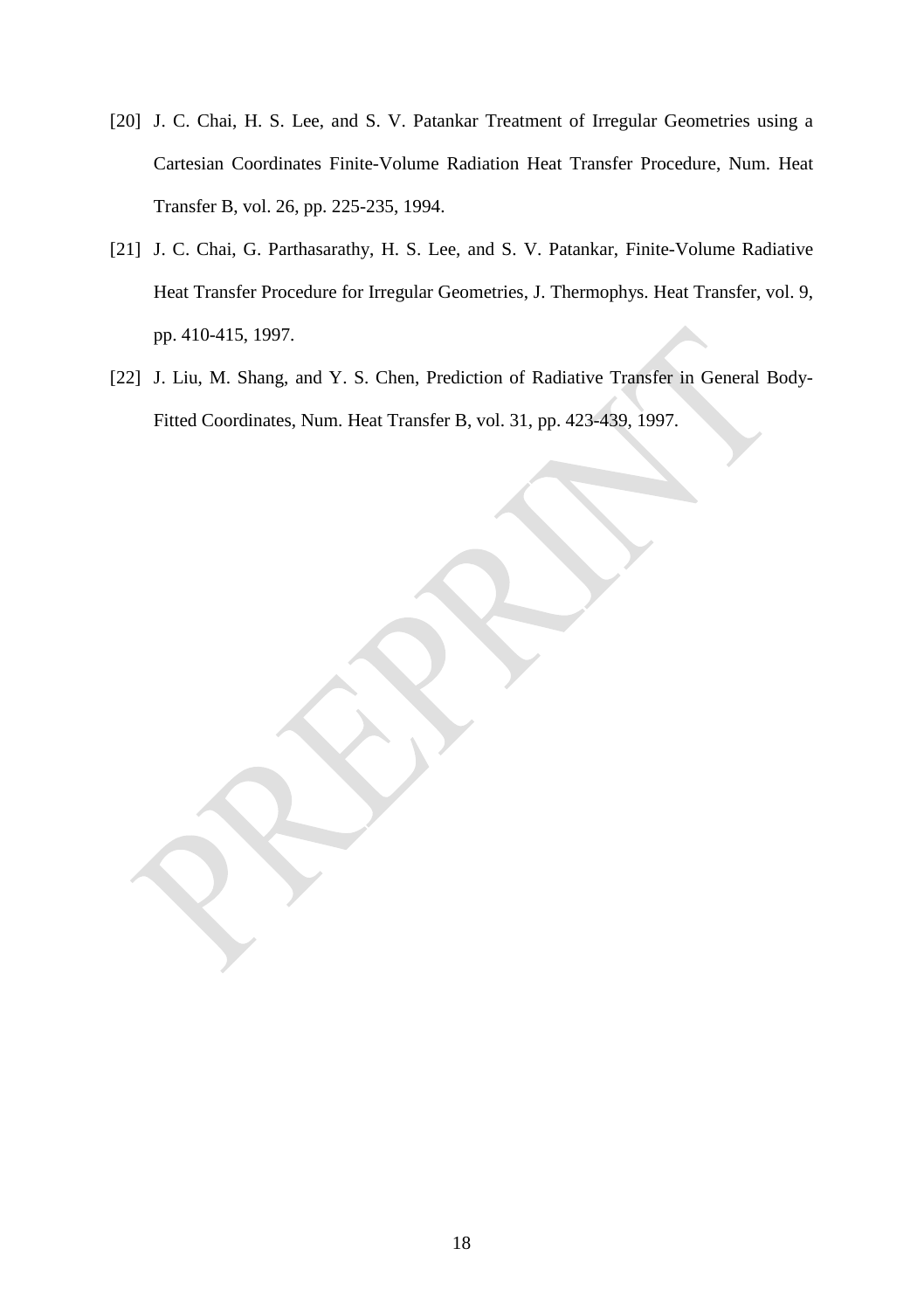

Figure 1: Rectangular enclosure: problem schematic

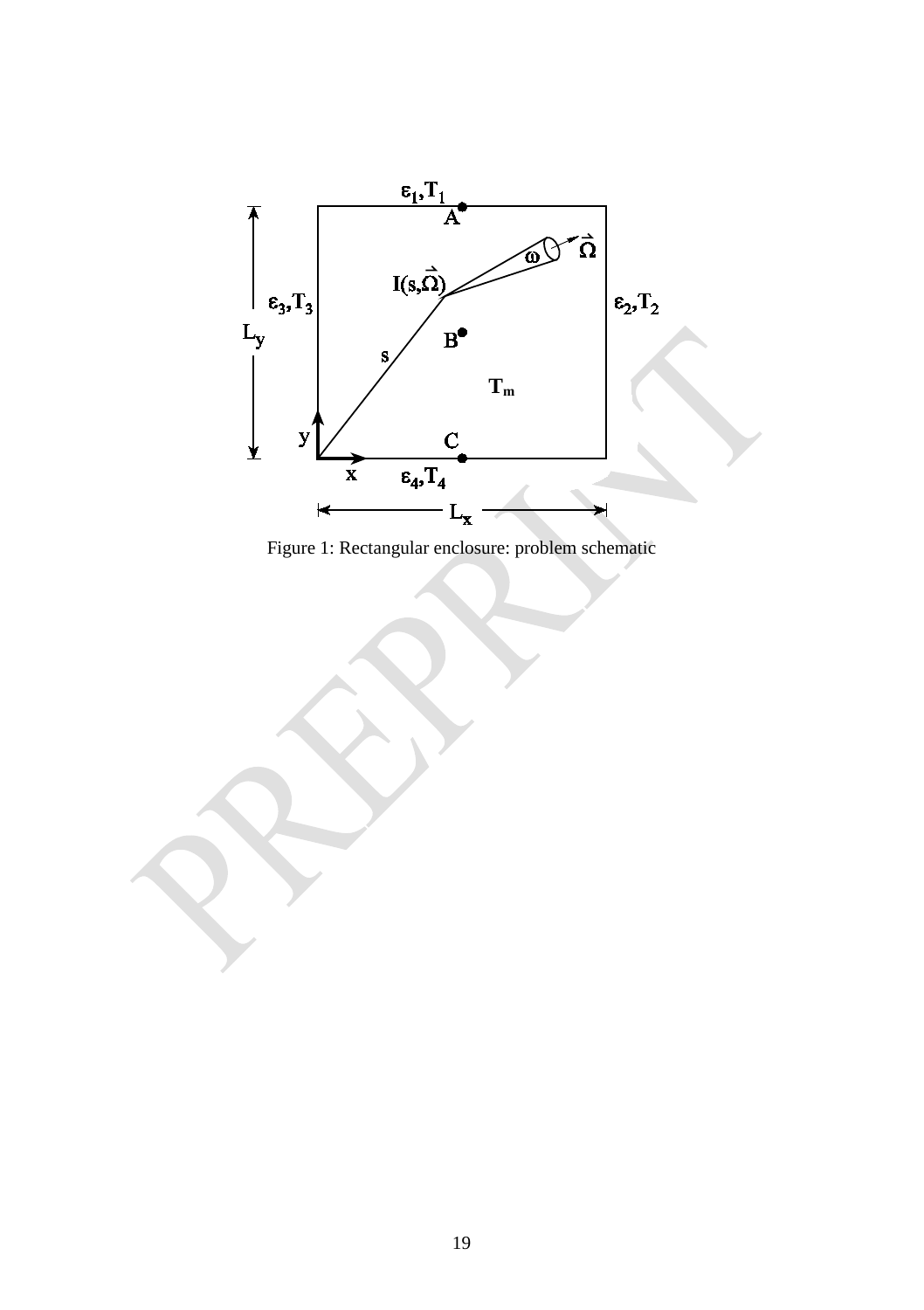

Figure 2: Spatial distribution of radiative intensity for discrete direction ( $\mu = 0.797245675$ ,

 $\eta = 0.577350269$ ) in a purely absorbing medium ( $T_3 = 1.0$ , and  $\kappa = 0.1 \text{ m}^{-1}$ ): (a) exact solution; (b) Exponential scheme; (c) Upwind scheme; (d) Basic skew upwind scheme; (e)

Skew positive coefficient upwind scheme.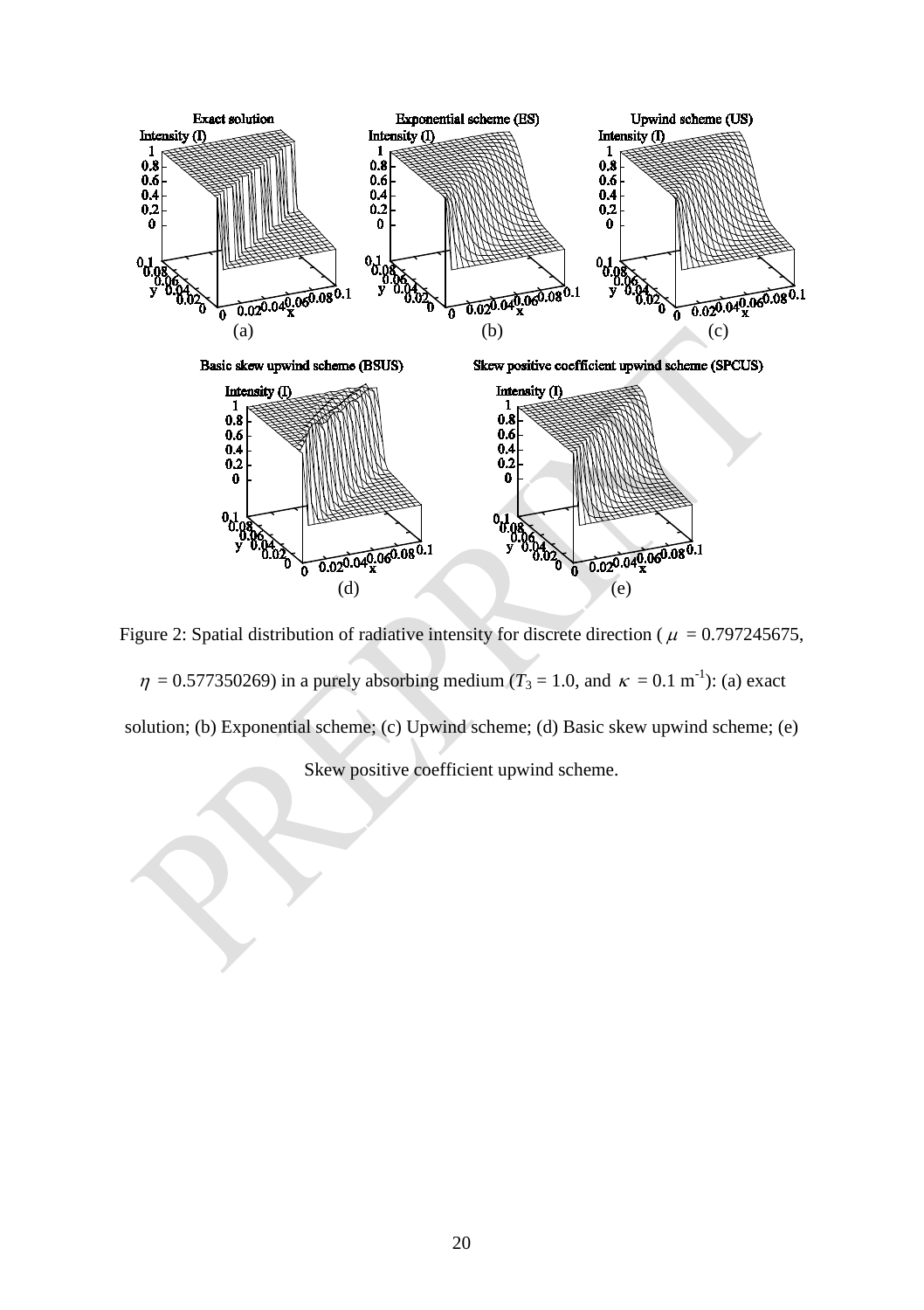

Figure 3: Distribution of dimensionless surface radiant heat flux,  $Q_r$ , for non-scattering absorbing media,  $\gamma = 0$ . Effect of optical thickness,  $\tau$ , with  $\varepsilon = 1$ , and  $X/Y = 1$ .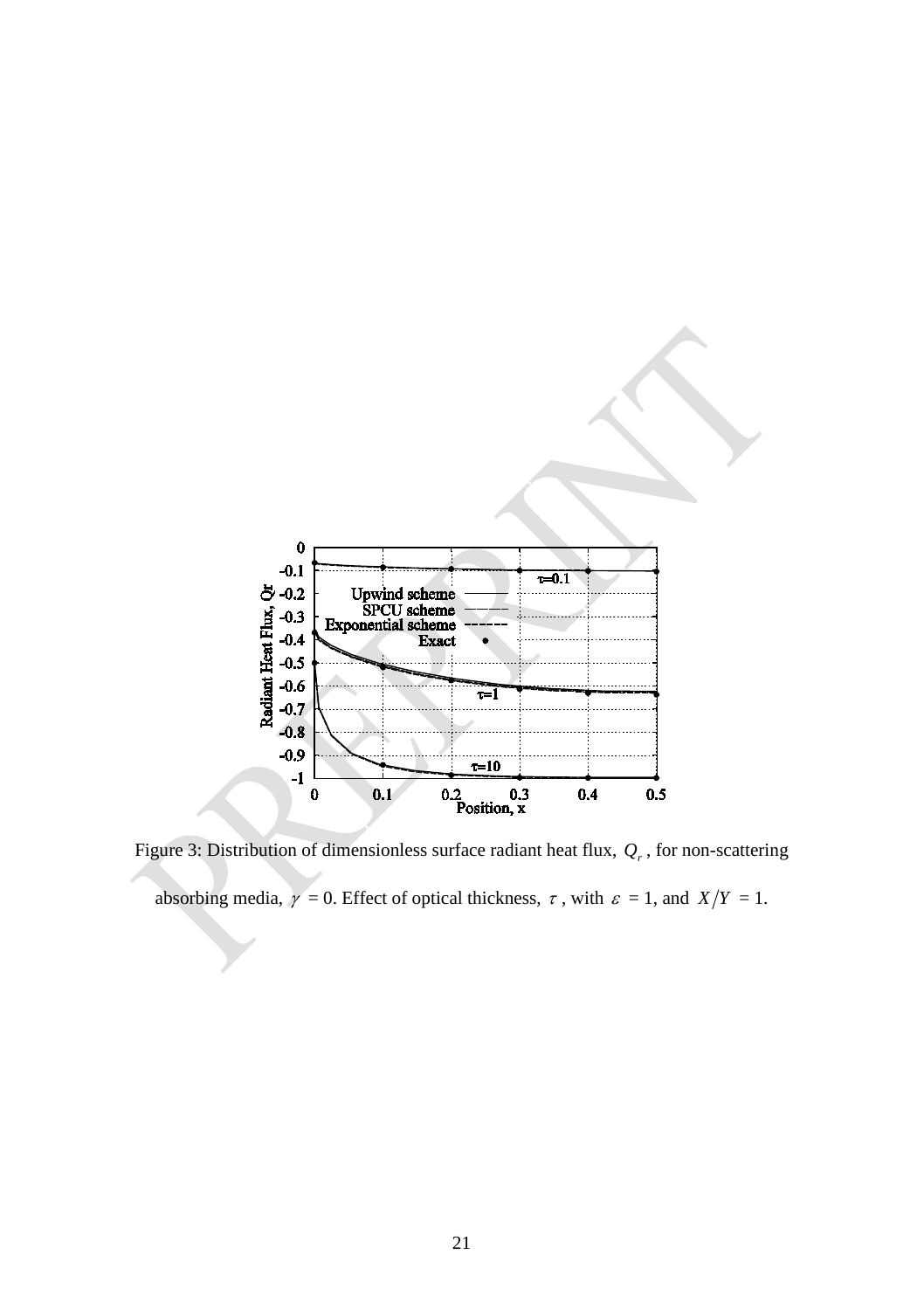

Figure 4: Distribution of dimensionless bottom surface radiant heat flux,  $Q_r$ , for scattering, non-absorbing media ( $\gamma = 1$ ): (a) Effect of wall emissivity,  $\varepsilon$ , with  $L_x/L_y = 1$  and  $\tau_0 = 1$ ; (b) Effect of aspect ratio,  $L_x/L_y$ , with  $\varepsilon = 1$  and  $\tau_0 = 1$ ; and (c) Effect of optical thickness,

$$
\tau_0
$$
, with  $L_x/L_y = 1$  and  $\varepsilon = 1$ .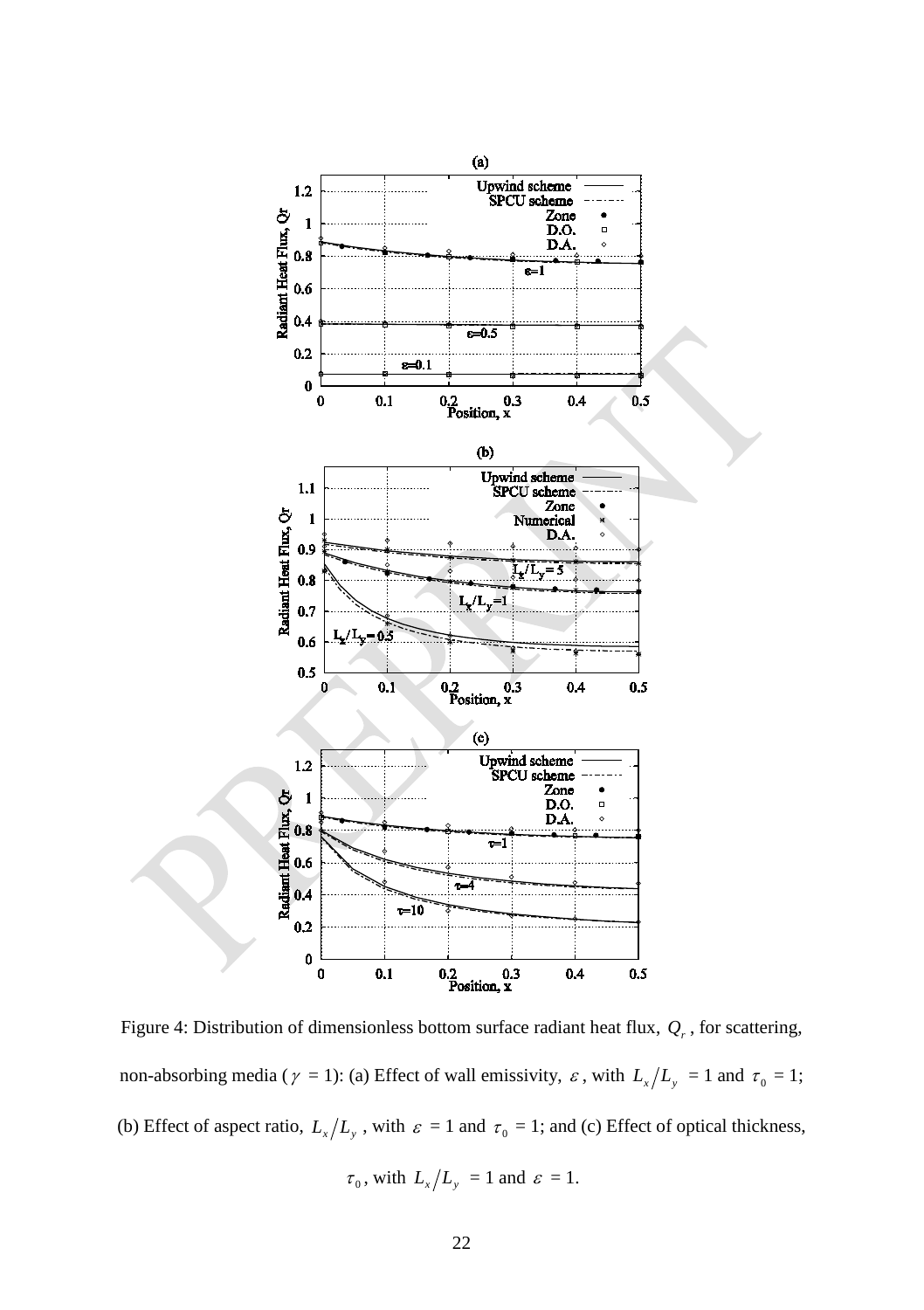

Figure 5: Trapezoidal enclosure: problem schematic.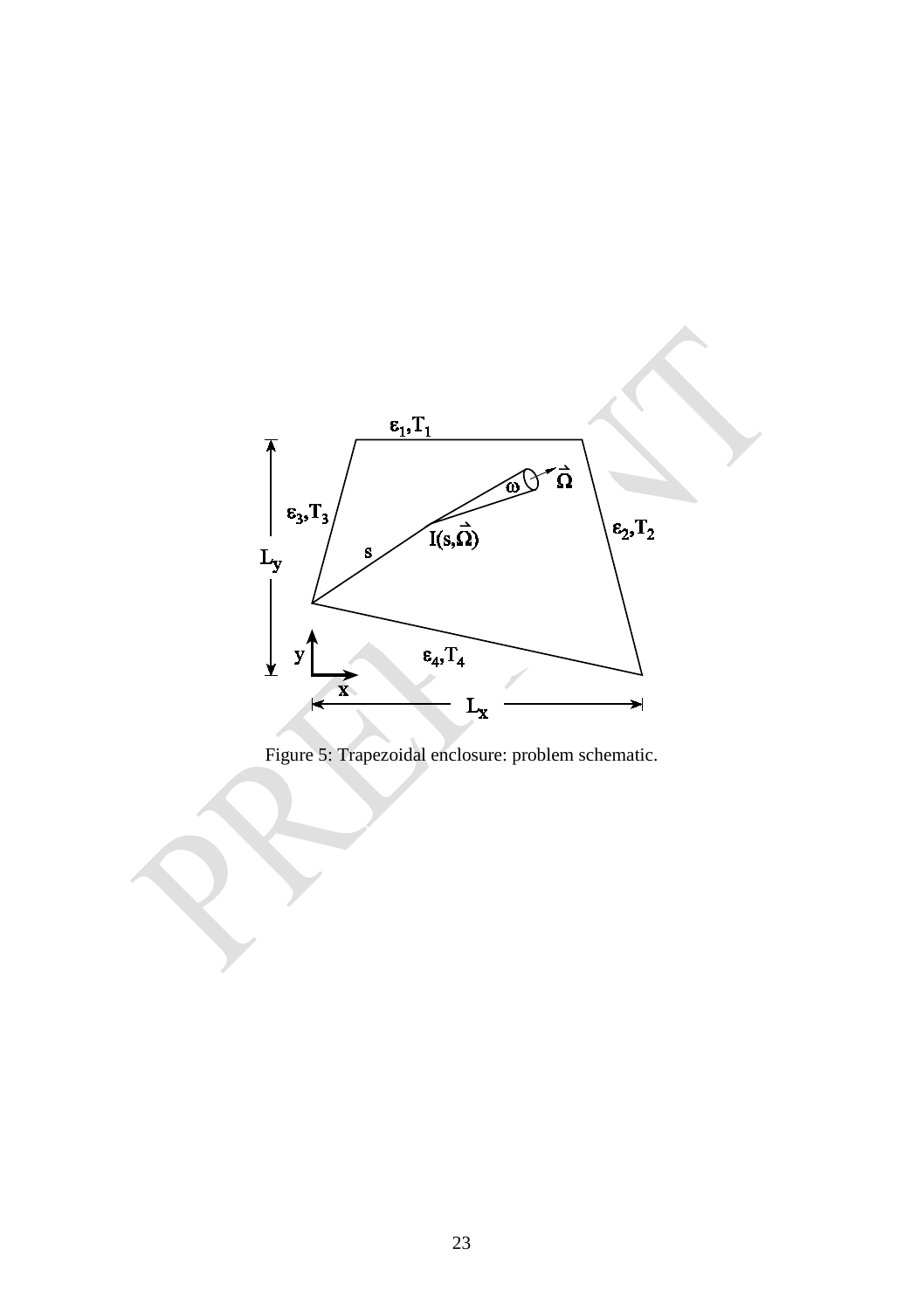

Figure 6: Dimensionless radiant heat flux on the top surface for absorbing media bounded by a black trapezoidal enclosure: Effect of optical thickness,  $\tau$ .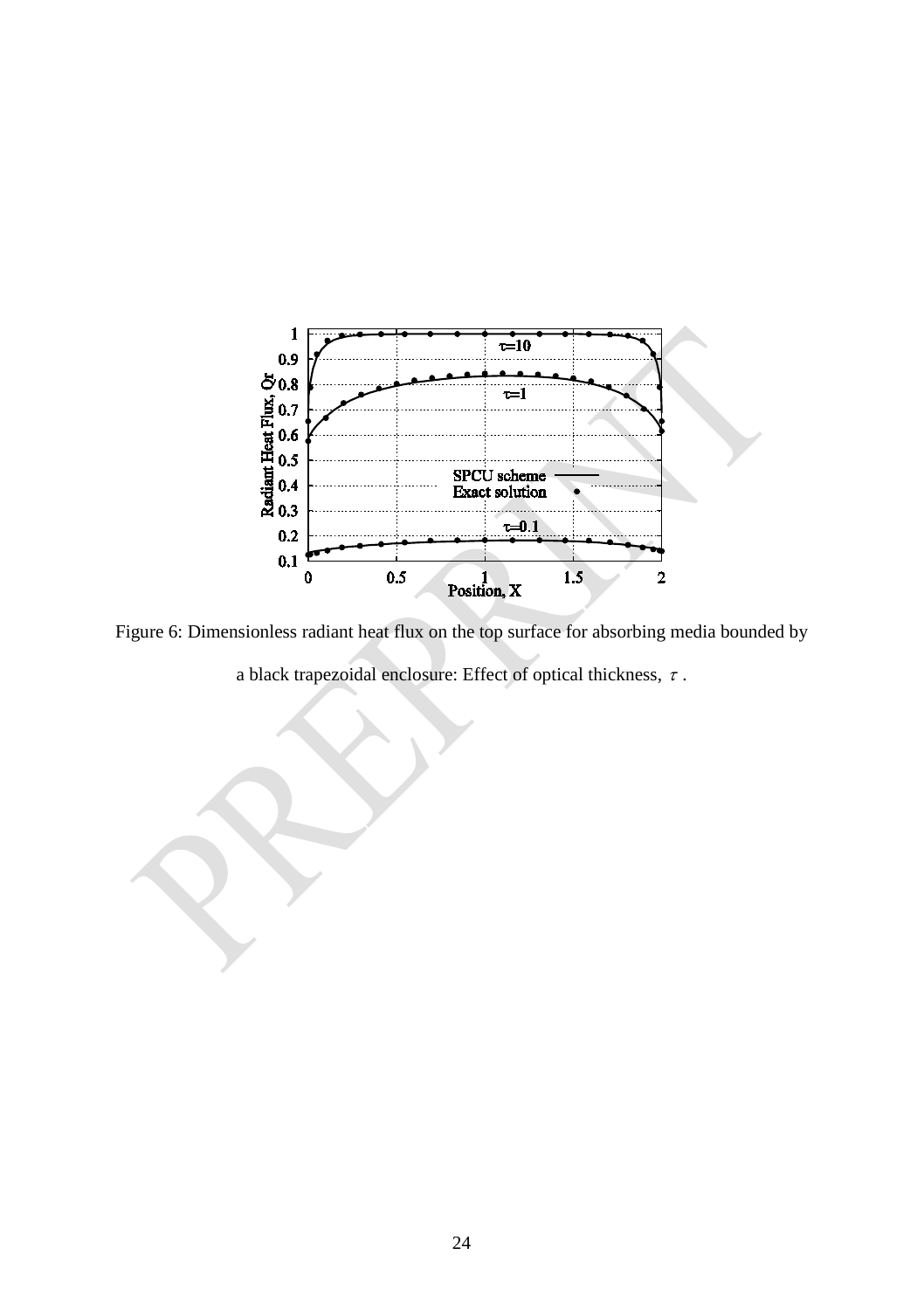

Figure 7: *L*-shaped two-dimensional enclosure: problem schematic.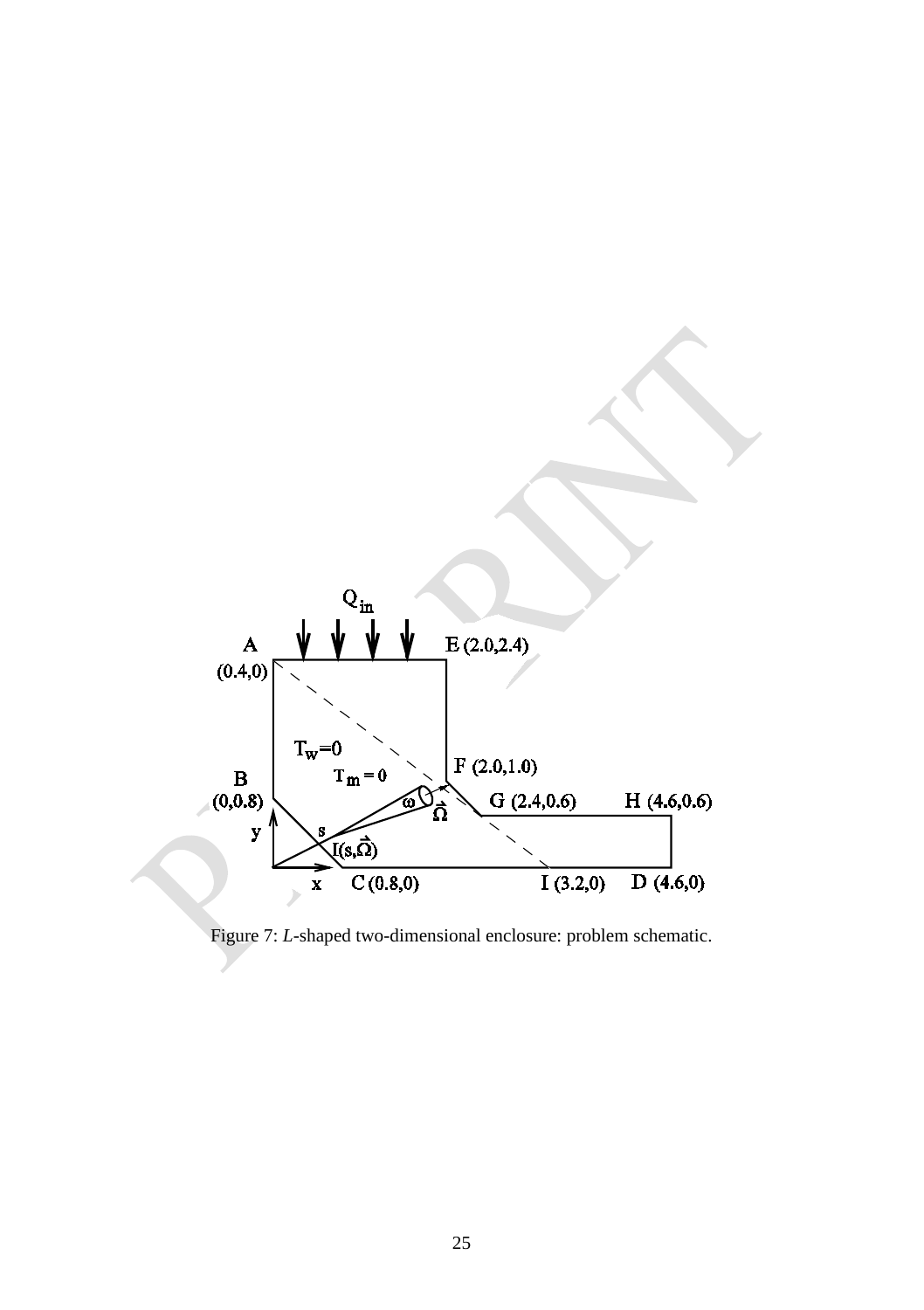

Figure 8: Distribution of dimensionless radiant heat flux,  $Q_r$ , on the left-south wall *A-B-C-I-*

*D* for : (a)  $\kappa = 0.01$ ,  $\sigma_s = 1.0$ ; (b)  $\kappa = 0.01$ ,  $\sigma_s = 0.0$ .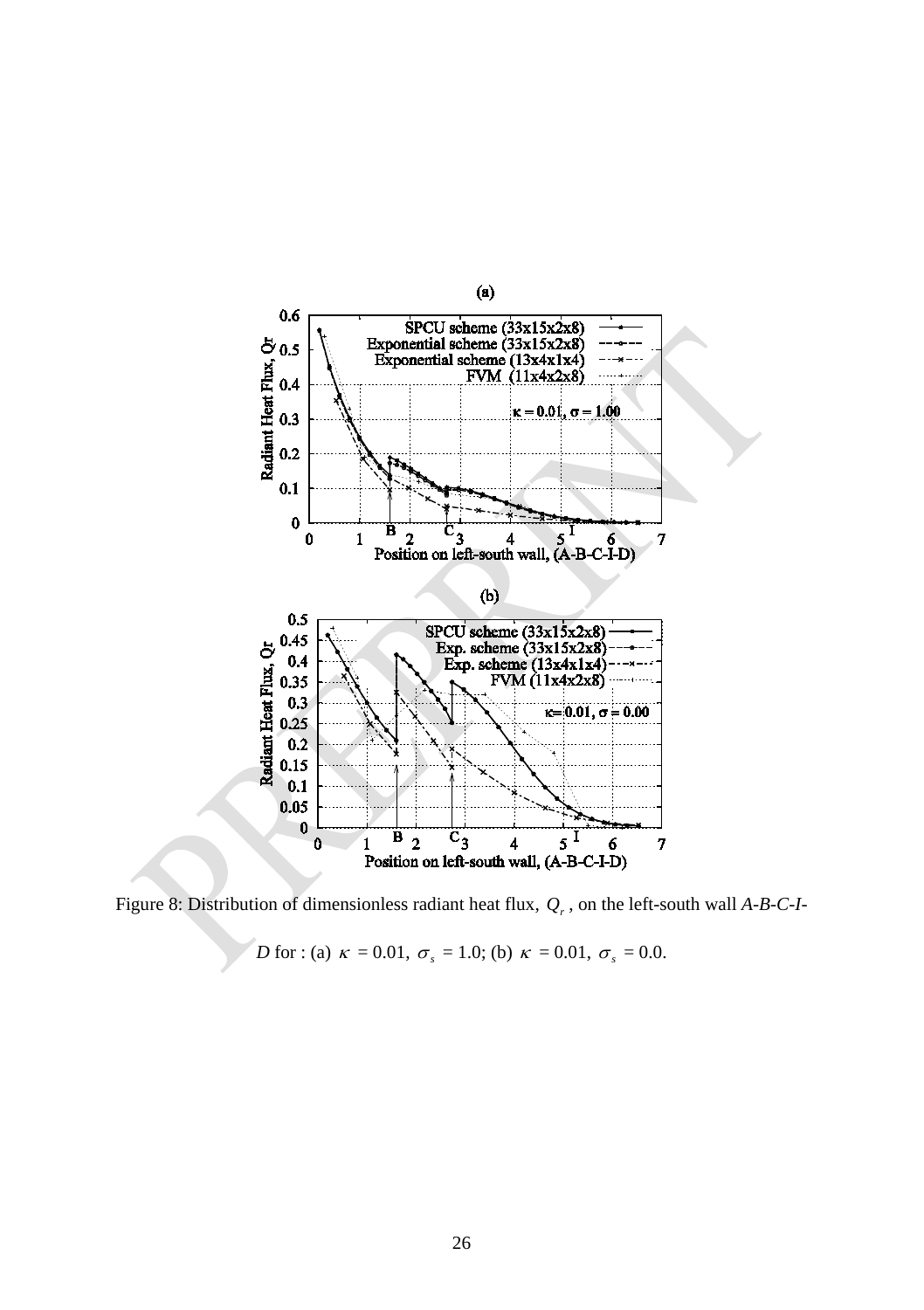

Figure 9: Curved computational enclosure: problem schematic.